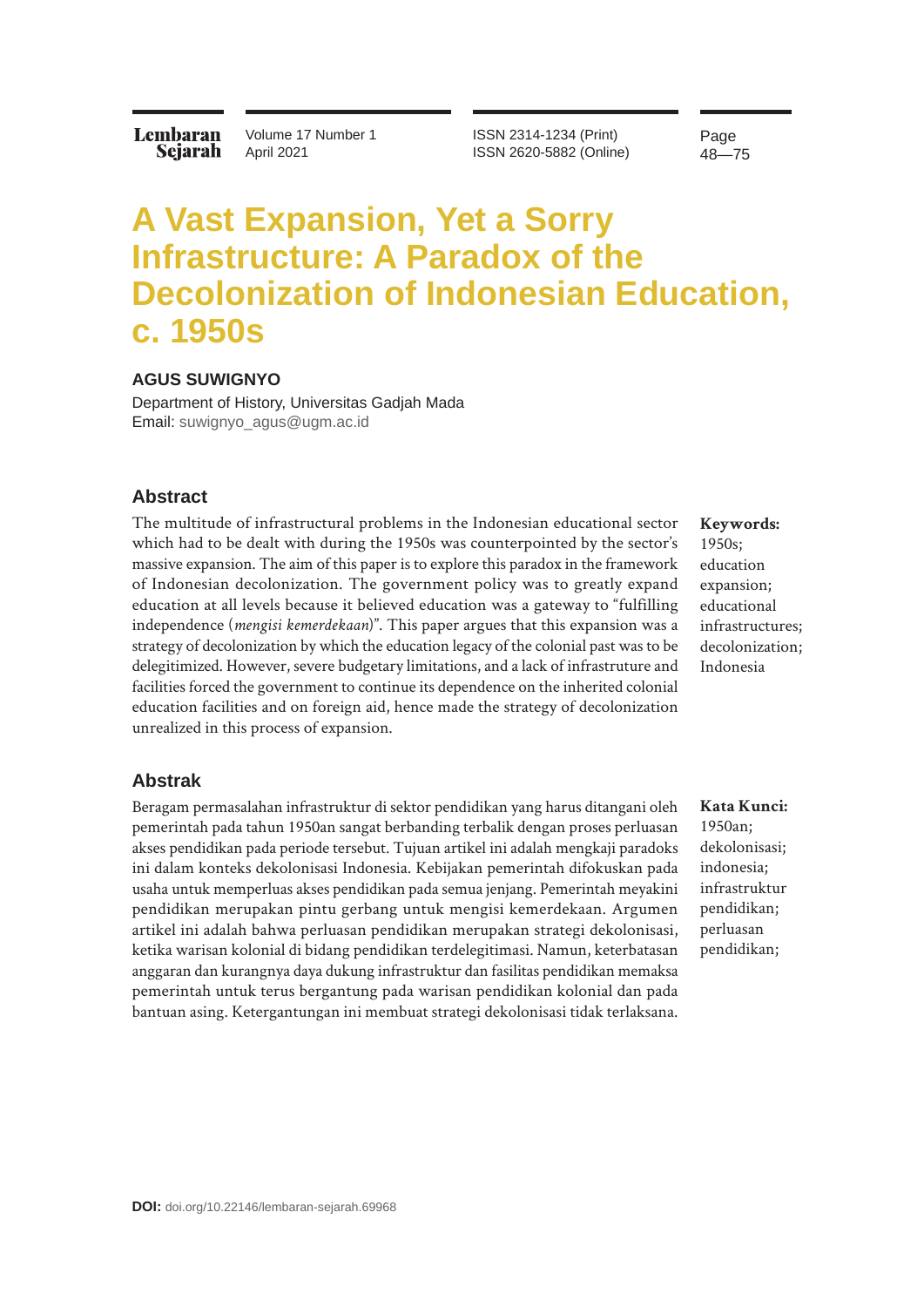## **Introduction**

In the Introduction to *Heirs to World Culture: Being Indonesian 1950-1965* (2012), historian Jennifer Lindsay writes the following:

"[T]he entire 1950–1965 period generally has been seen (by Indonesian and non-Indonesians alike) in terms of a trajectory towards that tragic end point: the economy failing; the decline of constitutional democracy; an increasingly autocratic leader; the crushing of regional autonomy; centralization of power; intellectual and cultural polarization between the Left and the Right, and the Cold War looming over all." (p. 4).1

Lindsay continues:

"To begin to understand the 1950s and early 1960s, we must attempt to look at the period in its own terms, and not in retrospect from a 1965 perspective" (p. 5).<sup>2</sup>

In line with Lindsay's perspective, Henk Schulte Nordholt (2011) points out a contrastive dichotomy of views about Indonesia in the 1950s. The dichotomy is concerned with the Soekarno and the Soeharto periods of administration. The latter has generally characterized the former as "a road to disaster".3 Nordholt suggests "to access this decade on its own terms and explore its particular dynamics and complexities".<sup>4</sup>

This paper argues that the 1950s in Indonesia cannot possibly be understood in "its own terms" unless it is carefully examined as a period of continuation and change from the perspective of the destructive war period of the 1940s. In the case of education policy and practice in particular, one cannot discuss the 1950s without re-viewing the impact of the 1940s war on educational policy, system, teachers, students, and infrastructure and facilities. Most of the educational problems of the 1950s in Indonesia were a consequence of the 1940s war. While the aim of this paper is to examine the Indonesian 1950s in "its own term", it treats the 1950s as a mirror of the 1940s. The period covered in the present paper is "*circa* 1950s", which conveys double flexibility of a period of time which is not strictly bounded, namely "*circa*" and "the 1950s". This is to indicate that the 1950s do not represent a period which stands in isolation in a strict sense.

The 1950s show that the Indonesian people, who had just gained

<sup>1)</sup> Jennifer Lindsay. (2012). "Heirs to World Culture 1950-1965: An Introduction", in Jennifer Lindsay & Maya Liem (eds). *Heirs to World Culture: Being Indonesian 1950-1965*. Leiden: KITLV Press, pp. 1-27.

<sup>2)</sup> *Ibid*., p. 5.

<sup>3)</sup> Henk Schulte Nordholt. (2011). "Indonesia in the 1950s: Nation, Modernity, and the Post-colonial State", *Bijdragen tot de Taal-, Land- en Volkenkunde* 167 (4), 386-404, especially p. 386.

<sup>4)</sup> *Ibid*., p. 386.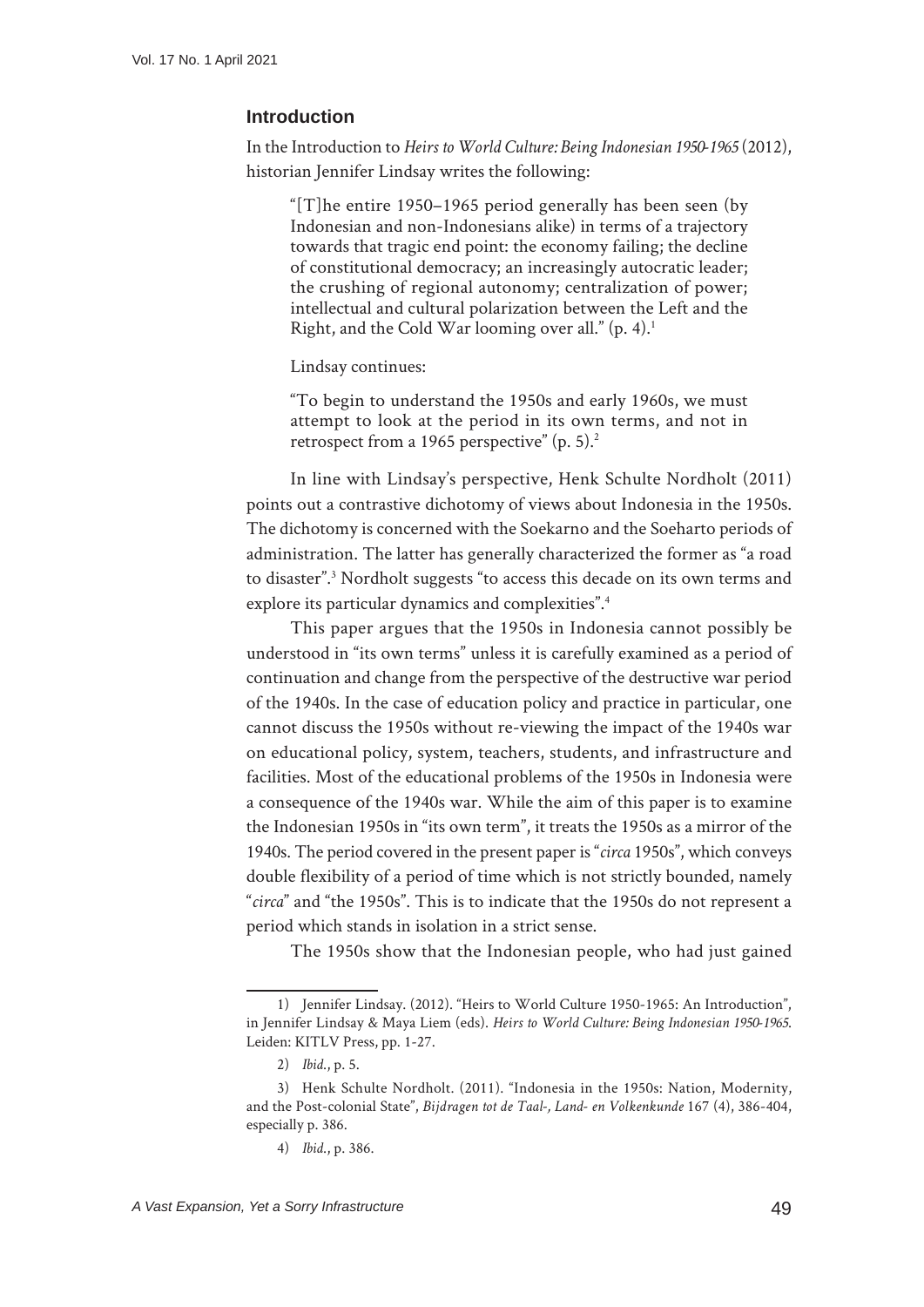their independence, still had to continue their struggle to recover from the disastrous impact of the wars of the 1940s. One of the characteristics of Indonesian education of the 1950s was a paradox. On the one hand, the educational infrastructure and facilities were chaotic. School buildings, learning materials, books, libraries, laboratories and laboratory equipment were in chronic short supply. Notwithstanding this, in the same period there was a massive expansion of education at all levels. The aim of this paper is therefore to explore the disruptiveness of the lack of facilities and the attempt to massively expand education.

It is perhaps interesting to problematize why educational expansion was able to continue despite the limited infrastructure, and how far this paradox reflected a process of decolonization. Unlike other colonial countries in Southeast Asia, Indonesia left the 1940s and came into the 1950s having suffered two wars that is, the Second World War (1942–1945) and the war against the Dutch (1945–1949). The wars were disastrous for educational infrastructure. During the Second World War in Indonesia, many school buildings were appropriated by the Japanese to use as military barracks and administrative offices. The Japanese also destroyed books and other school facilities left by the Dutch colonial administration. They sent European teachers to internment camps and Indonesian teachers to military training centres.5 Many other school buildings were burnt down or simply collapsed because of other reasons such as lack of maintenance and neglect.<sup>6</sup>

In the immediate aftermath of the Second World War (1945–1949), the Netherlands Indies Civil Administration (NICA) and the Indonesian Republican government attempted to resume education in their respective areas of control. As a report of the NICA says, "materials of study were collected, furniture was repaired or manufactured". Yet, many school buildings remained in use by military troops or were unavailable for educational purposes.<sup>7</sup> The war between the two state polities caused a serious delay in the recovery of the educational sector. In the Republican controlled territories, schooling was even frequently interrupted by mobilization of the students and teachers to help defend the Republican-held areas.<sup>8</sup> So, Indonesia stepped into the 1950s with many problems. As the historian M.C. Ricklefs

<sup>5)</sup> The Netherlands Indies Government Department of Education. (1948). *Education in Indonesia before, during and after the Pacific War*. Batavia: Information and Publicity Section, 8<sup>th</sup> leaf.

<sup>6)</sup> See Y.B. Mangunwijaya. (1992). *Balada Dara-Dara Mendut*. Yogyakarta: Yayasan Dinamika Edukasi Dasar.

<sup>7)</sup> The Netherlands Indies Government Department of Education. *Education in Indonesia*, *op.cit.*, 9th leaf.

<sup>8)</sup> See Djoko Suryo et al. (1999). *Dari Revolusi ke Reformasi: 50 Tahun Universitas Gadjah Mada*. Yogyakarta: Pusat Penelitian dan Pengembangan Pariwisata UGM, p. 12; Bawadiman, Soetopo Prawironoto and Soejoto Koesoemoprawiro (eds.). (2011). *Buku Kenang-Kenangan IKPTM*. Yogyakarta: Pengurus Pusat IKPTM, p. 2.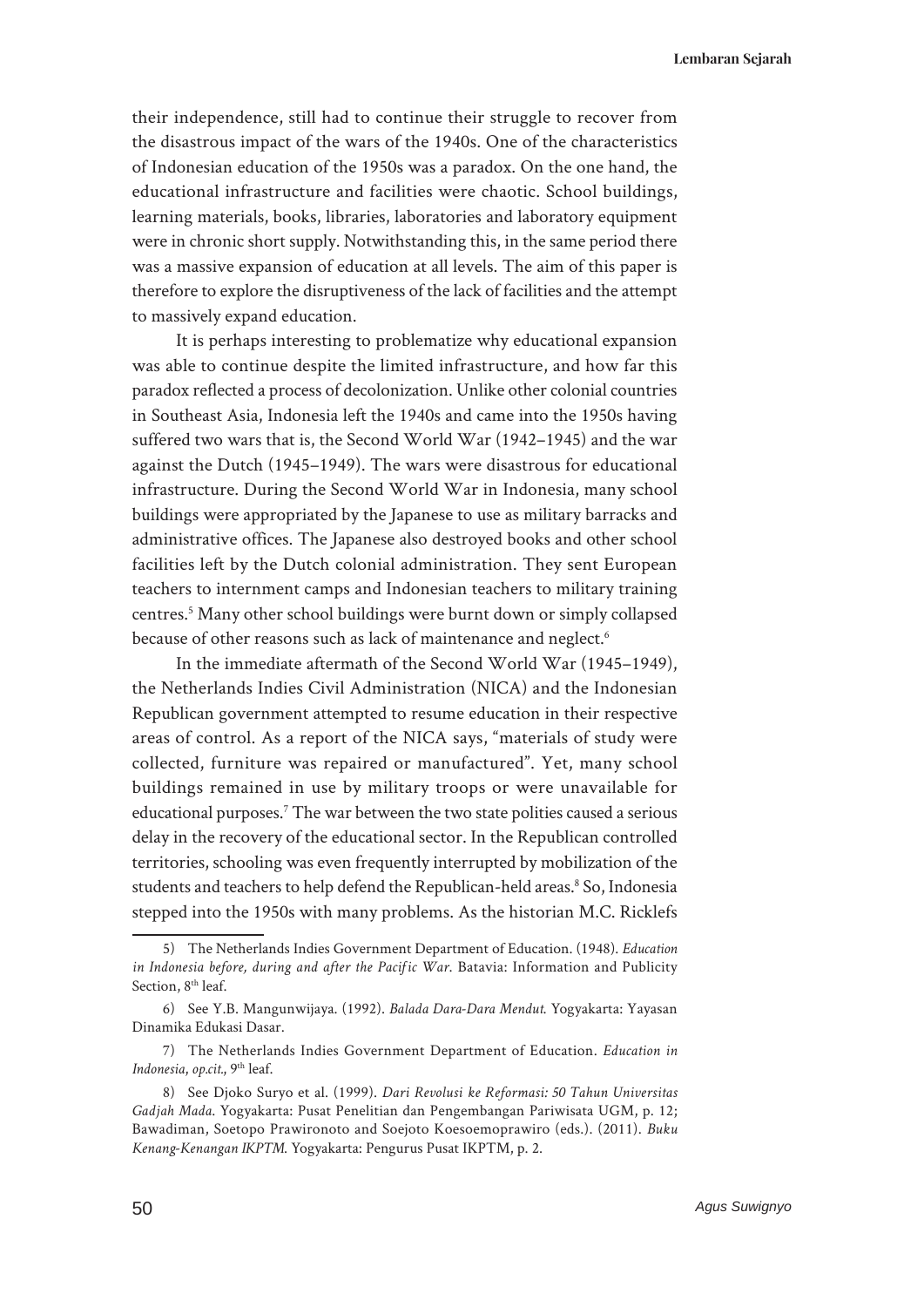points out, Indonesia in the 1950s "inherited from the Dutch and the Japanese the traditions, assumptions and legal structure of a police state" whereas most of the Indonesian masses remained "illiterate, poor and accustomed to authoritarian and paternalistic rule".<sup>9</sup>

Regardless of the very dire situation, the Indonesians were successful in creating a united nation with a sense of identity. According to Anthony Reid, "the national idea had by 1950 become an irresistible myth, sanctified by the blood sacrificed for it".<sup>10</sup> The national idea and sentiment had bound the country together through a successful *diplomasi* and *perjuangan* (diplomacy and struggle).11 Indonesian leaders talked about *pembangunan*, by which they meant social and political building rather than economic development. They were attracted by "the idea of industrial power and its symbol of steel mills". But none of them "were drawn by the image of an industrialized society".12 At this point, the purpose of schooling, mass education, literacy work and public information campaigns in the 1950s was to widen the people's horizons. The expansion of education of the 1950s was part of an emancipation project for the people and reflected "a *noblesse oblige* responsibility of leadership".13 It was part and parcel of a citizenship project which was designed by the state elite to be implemented for the people.<sup>14</sup>

One would not be surprised to find out that education became a top priority of policy and developed on a vast scale. Ricklefs records that the number of students admitted to educational institutions increased very sharply from 1.7 million for primary schools in 1953 to 2.5 million in 1960. High schools and university-level institutions also grew everywhere. Circulation of daily newspapers, an indicator of improvement of people's literacy, also increased from 500 000 in 1950 to 933 000 in 1956, whereas other journals "trebled to over 3.3 million in the same period".15 This increasing access to education will be discussed in more detail in the next section. However, it must be said that the Indonesian government also worked hard on the improvement of educational quality by sending many students abroad for training in various professional fields. Those who had returned home were

12) Herbert Feith. (1962). *The Decline of Constitutional Democracy in Indonesia*. Ithaca: Cornell University Press, p. 37.

<sup>9)</sup> M.C. Ricklefs. (2008). *A History of Modern Indonesia since c. 1200*. Stanford: Stanford University Press, p. 273.

<sup>10)</sup> Anthony Reid. (2011). *To Nation by Revolution: Indonesia in the 20th Century*. Singapore: National University Press, p. 41.

<sup>11)</sup> *Ibid*., p. 42.

<sup>13)</sup> *Ibid*., p. 35.

<sup>14)</sup> Agus Suwignyo. (2017). "Mass Education: Elite's Citizenship Project and the Making of Public Intellectuality in Early Independent Indonesia", *Paramita: Historical Studies Journal* 27 (2), 154-167.

<sup>15)</sup> Ricklefs. *A History of Modern Indonesia*, *op.cit.*, p. 274.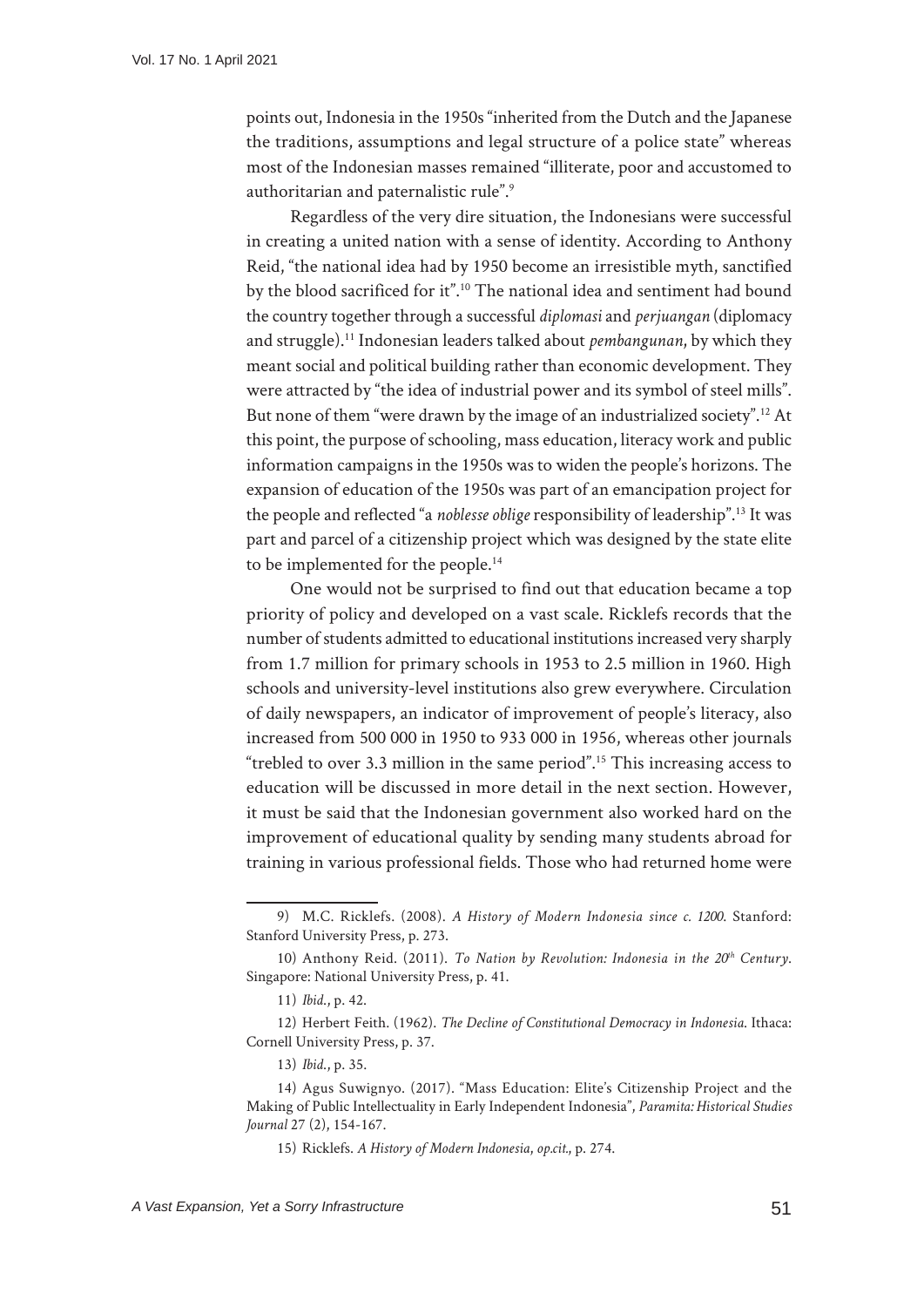to work in strategic fields, such as economics, engineering, agriculture, and education. Put briefly, regardless of the multiple problems it was facing, Indonesia during first two decades after the Second World War recorded notable achievements in terms of education expansion. According to historian Justus van der Kroef, the outstanding characteristic of education in the early 1950s was "its continuous and spectacular expansion" as well as its "remarkable growth in the variety of schools".16 And as an American political scientist and former foreign officer, Guy J. Pauker put it in 1968, "[t]he only achievement of the Indonesian administration since independence has been in education".17

The process in which education expanded in a situation of limited and poor educational infrastructure in the 1950s has been largely missing from Indonesian historiography. The existing studies on Indonesian education of the 1950s have generally focused on the mission of nation-building and on the ideological contestation leading to the Communist's uprising in 1965.18 While some historians have attempted to address the socio-cultural aspects of educational practices, $19$  the complex situation of educational infrastructure during the 1950s has been missing from existing studies. The paradox of massive expansion yet infrastructural inadequacy, which was quite characteristic of Indonesia in the 1950s, has been overshadowed by the historiography of the more recent period, particularly related to the 1965 Communist insurgence and the New Order's crushing of it. As Adrian Vickers argues, the 1965 tragedy not only saw the removal of many intellectuals from the decision-making arena but also swept away all the achievements of the 1950s from the Indonesian collective memory.<sup>20</sup> Many studies have tended to overlook the 1950s "in its own terms".

In the following sections, this paper deals with the government

19) See, for example, Agus Suwignyo and Rhoma Dwi Aria Yuliantri. (2018). "Praktik Kewargaan Sehari-hari sebagai Ketahanan Masyarakat Tahun 1950an: Sebuah Tinjauan Sejarah", *Jurnal Ketahanan Nasional* 24 (1), 94-116; Agus Suwignyo dan Rhoma Dwi Aria Yuliantri. (2018). "Praktik Sosio-Kultural sebagai Bentuk Kewargaan Masyarakat Tahun 1950an: Melihat Kembali Historiografi Kebangsaan dalam Bingkai Non-negara", *Patrawidya* 19 (1), 1-18.

20) Adrian Vickers. (2008). "Mengapa Tahun 1950-an Penting bagi Kajian Indonesia" in Henk Schulte Nordholt, Bambang Purwanto, and Ratna Saptari (eds). *Perspektif Baru Penulisan Sejarah Indonesia*. Jakarta: Yayasan Obor Indonesia, KITLV-Jakarta & Pustaka Larasan, pp. 67-78.

<sup>16)</sup> Justus van der Kroef.(1957). "Education in Indonesia", *The Phi Delta Kappan* 39 (3), 147-151, especially p. 148.

<sup>17)</sup> Guy J. Pauker. (1968). "How and Why Indonesia Should Receive Economic Aid from the United States", Summer Conference on Political Development, Massachusetts, 24 June-3 August, pp. 2-3.

<sup>18)</sup> See, for example, Soegarda Poerbakawatja. (1970). *Pendidikan dalam Alam Indonesia Merdeka*. Jakarta: Gunung Agung); Edi Subkhan. (2018). "Ideologi, Kekuasaan dan Pengaruhnya pada Arah Sistem Pendidikan Nasional Indonesia (1950-1965)", *Journal of Indonesian History* 7 (1), 19-34; Lee Kam Hing. (1995). *Education and Politics in Indonesia 1945-1965*. Kuala Lumpur: University of Malaya Press.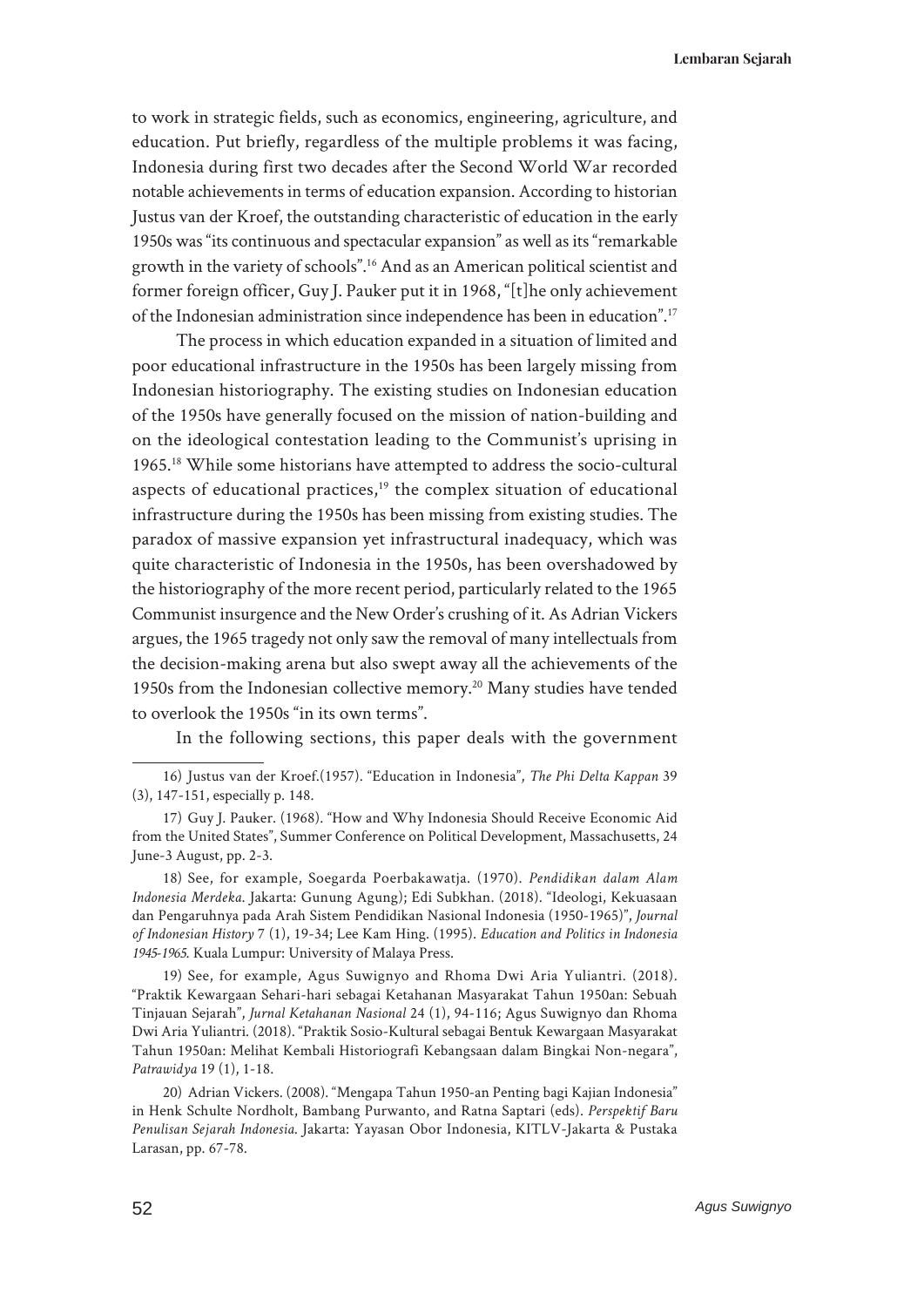policy of education expansion and with a "behind-the-scene" illustration of improvisation, by which the government meant to overcome parlous budgets, infrastructures and facilities.

# **The Expansion of Education**

The main aim of the government's education policy during the 1950s was two-fold. The first was to combat illiteracy. The second was to develop the willingness and initiatives of the people to participate in the many aspects of the daily life in the society, or in the government's terminology, "*auto-activiteit*". Its policy was concerned with formal and mass education. According to government officials, Muhammad Yamin and M. Hutasoit, the two programs represented the idea of "fulfilling independence" (*mengisi kemerdekaan*). While the two programs have been dealt with extensively elsewhere, $^{21}$  this section focuses on the results of the schooling expansion policy. In particular, it explores the increasing student population.

The number of students who enrolled in educational institutions at different levels grew sharply in the successive years of the 1950s. Tables 1, 2 and 3 respectively provide a sketch of the growth of schools, pupils and teachers. Table 1 is concerned exclusively with primary school whereas Table 2 (from the Minister of Education and Culture Muhammad Yamin [1954]) and Table 3 (from Justus M. van der Kroef [1957]) deal with primary, secondary and tertiary education. The three tables largely correspond in terms of the years of coverage. While they are from different sources, the correspondence in the covered years provides us with reliable statistics because it does not differ significantly in the years covered. Thus, we can conclude that these statistics have some degree of accuracy.

| <b>Table 1.</b> Number of Schools, Pupils and Teachers of Primary Education in Indonesia c. 1940 – 1950 |               |           |         |           |  |
|---------------------------------------------------------------------------------------------------------|---------------|-----------|---------|-----------|--|
|                                                                                                         | 1940          | 1945      | 1947    | 1949/1950 |  |
| Schools                                                                                                 | 21 2 8 3      | 15 439    | 4 508   | 16 571    |  |
| Pupils                                                                                                  | 2 3 5 1 2 0 3 | 2 523 310 | 533 538 | 3 160 526 |  |
| Teachers                                                                                                | 48 179        | 25 836    | 11 051  | 55 992    |  |

**Sources:** S.L van der Wal. (1961). *Some Information on Education in Indonesia up to 1942: With a Bibliography*. The Hague: NUFFIC, pp. 14-16; *The Voice of Free Indonesia* No. 12, 18 May 1946, p. 12; Departement van Economische Zaken Centraal Kantoor voor de Statistiek. (1948). *Statistik Pengadjaran Rendah di Indonesia (1/6 1947)* (Batavia: Centraal Kantoor voor de Statistiek, pp. 1-2; 9-10; 49-50; Kementerian Pendidikan, Pengadjaran dan Kebudajaan Republik Indonesia Serikat. (1950) *Beberapa Angka jang Mengenai Keadaan Pengadjaran pada Permulaan Tahun Pengadjaran 1949-1950.* Jakarta: Kementerian Pendidikan, Pengadjaran dan Kebudajaan, pp. 5-8; 11-2.

> Table 1 covers the war years of the 1940s. It shows that the number of primary schools was reduced to less than a quarter by the end of the war years

<sup>21)</sup> Agus Suwignyo. "Mass Education", *op.cit.*, 154-167; see also Sebastiaan Broere. (2020). "Auto-activity: Decolonization and the Politics of Knowledge Early Postwar Indonesia, ca 1920-1955", *Lembaran Sejarah* 16 (2), 143-164.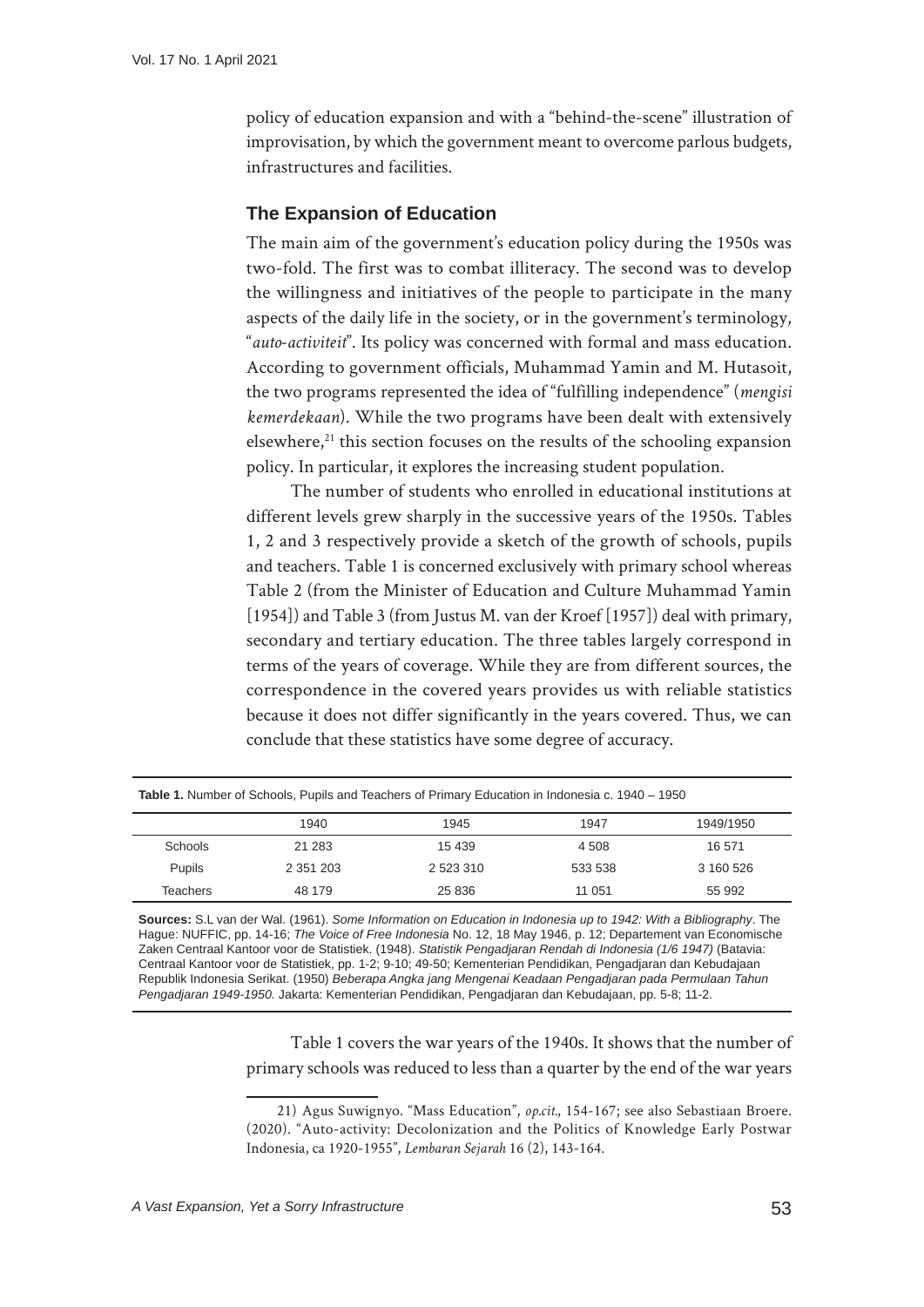| Education    | 1940    |          |               | 1950     |          |           | 1953    |                 |           |
|--------------|---------|----------|---------------|----------|----------|-----------|---------|-----------------|-----------|
| institutions | Schools | Teachers | Students      | Schools  | Teachers | Students  | Schools | <b>Teachers</b> | Students  |
| Primary      | 18 091  | 40 583   | 2 0 2 1 9 9 0 | 24 7 7 5 | 83 060   | 4 977.304 | 29 637  | 100 880         | 5 977 526 |
| Secondary    | 144     | 1607     | 26 535        | 954      | 6500     | 138 668   | 1569    | 17 328          | 342 386   |
| Tertiary     | 6       | 154      | 1734          | 62       | 614      | 6457      | 113     | 1498            | 18 413    |

**Source:** Muhammad Yamin. (1954). *Djawaban Pemerintah atas Pertanjaan-Pertanjaan Anggota Dewan Perwakilan Rakjat Republik Indonesia tentang Situasi Pendidikan dan Pengadjaran*. Jakarta: Kementerian Pendidikan, Kebudajaan dan Pengadjaran, p. 7.

**Table 3.** Number of Educational Institutions, Teachers and Students by Institution in Indonesia in 1940, 1951 and 1955

| Education    | 1940    |          | 1951          |         |          | 1955      |         |          |           |
|--------------|---------|----------|---------------|---------|----------|-----------|---------|----------|-----------|
| institutions | Schools | Teachers | Students      | Schools | Teachers | Students  | Schools | Teachers | Students  |
| Primary      | 18 091  | 40 583   | 2 0 2 1 9 9 0 | 24 775  | 83 060   | 4 977 304 | 29 629  | 104 214  | 6 316 233 |
| Secondary    | 144     | 1607     | 26 535        | 964     | 6500     | 138 668   | 1525    | 7810     | 385 365   |
| Tertiary     | 5       | 149      | 1693          | 17      | 435      | 5293      | 23      | 1159     | 19 0 63   |

**Source:** Justus M. van der Kroef. (1959). "Education in Indonesia", *The Phi Delta Kappan* 39 (3), pp. 147-151, especially p. 148. Kroef had cited the statistics from *Report on Indonesia* (April 1956), p. 14; *Pocket Edition of the Statistical Abstract of the Netherlands Indies 1940* (Batavia: Central Bureau of Statistics 1940), pp. 20-26; *Statistik 1956* (Jakarta: Biro Pusat Statistik 1956), pp. 24-36.

of the 1940s. The war decade also saw a significant decline in the number of primary school teachers although this then rebounded at the end of the 1940s; however, the anomaly in the numbers of teachers during the 1940s requires further examination.<sup>22</sup> Table 1 also shows a sharp increase in the number of primary school pupils between 1940 and 1950 but experienced a significant decline in 1947.

Tables 2 and 3 provide a more detailed picture of the education situation based on the level of educational institution. Of particular interest here is the number of secondary and higher education institutions. In Table 3 we see that the number of secondary schools increased by ten fold between 1940 and 1955 whereas for higher education it was nearly five fold. We also see in the table the marked increase in the numbers of students and teachers of both secondary and higher education institutions during the same period. While the data in 1940 might reflect colonial education policy, the figures in 1951 and 1955 can provide us with a snapshot of Indonesian educational achievement in the first five years following the transfer of sovereignity from the Netherlands to Indonesia. There were sharp increases in both the number of educational institutions, teachers and students between 1951 and 1955. The number of primary schools increased by 19.5%, secondary schools by 58% and higher education institutions by 35%. The number of primary school students

<sup>22)</sup> Agus Suwignyo. "School Teachers and Soft Decolonization of Dutch-Indonesian Relations, 1945-1949", *Itinerario*, forthcoming.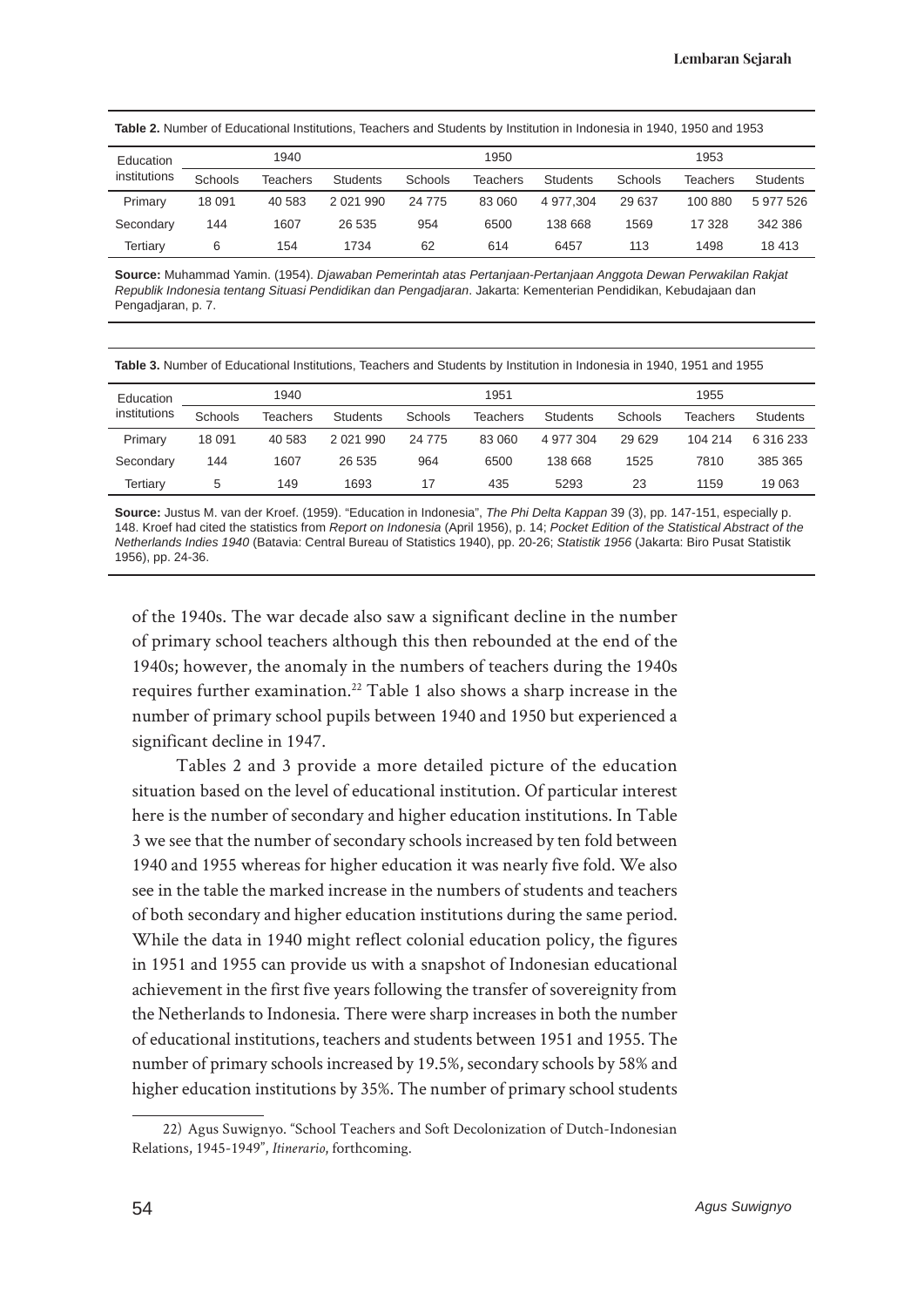of 1955 was 26.9% more than that in 1951; the secondary school students increased by 177.9%; and for university-level students 255.3%. Likewise, the number of primary school teachers in 1955 increased by 25.4% from 1951; secondary school teachers by 20%; and university/higher education by 166.5%. These figures show a tremendous expansion of educational access in the decade.

According to government officials, rapid population growth was responsible for the massive expansion of education which had to be carefully taken into account in planning for future educational expansion. In 1947, the Director of Education and Religious Affairs of the NICA government, R.W. van Diffelen, said that the number of school-goers had doubled throughout the war years. The number of students increased from 3 million in 1942 to 6 million in 1947. In densely populated areas like Central Java, there was one school for about every 30 000 inhabitants. This proportion had to be changed to one school for every 1500 inhabitants, according to Van Diffelen.<sup>23</sup>

Government officials of independent Indonesia continued to echo this same message. In 1954, the Director General of Education of the Indonesian Department of National Education and Culture, M. Hutasoit, said that Indonesia was facing a 15% of growth rate for school-age children. The assumption was based on a 1.5% growth in the Indonesian population, which was about 70 million people in 1951.<sup>24</sup> Indeed, the Indonesian population grew significantly from 77.2 million people in 1950 to 85.4 million in 1955 to 97 million in 1961.<sup>25</sup> The Minister of Education and Culture, Muhammad Yamin, said that Indonesia would need 50 865 primary schools for the six-year period of 1955-1960, or an increase of about 4309 annually. This projection was based on an average of 250 pupils per school, with the number of schoolage children (7 years and above) who would join the compulsory education program amounting to 12 795 200.<sup>26</sup>

## **The Expansion of Higher Education**

The policy of expanding the number of places available was also made for the higher education sector. The number of higher education institutions grew from four in 1950 to 355 in 1964, whereas the number of students increased from 6500 to 278 000 over the same span of time.<sup>27</sup> It includes

<sup>23)</sup> "Paedagogische Problemen in Indonesië: Grote en Spontane Belangstelling voor Scholen en Onderwijs, Nederlandse Leerkrachten Worden met Muziek Ingehaald", *De Volkskrant*, Donderdag 13 Nov 1947.

<sup>24)</sup> M. Hutasoit. (1954). *Compulsory Education in Indonesia*. Paris: UNESCO, p. 84.

<sup>25)</sup> Ricklefs. *A History of Modern Indonesia*, *op.cit*., p. 274.

<sup>26)</sup> Muhammad Yamin. (1954). *Usaha-Usaha Pendidikan, Pengadjaran dan Kebudajaan*. Medan: Philemon bin Harun Siregar, pp. 14-15.

<sup>27)</sup> R. Murray Thomas. (1973). *A Chronicle of Indonesian Higher Education: The First Half Century 1920-1970*. Singapore: Chopmen Enterprises, p. 13.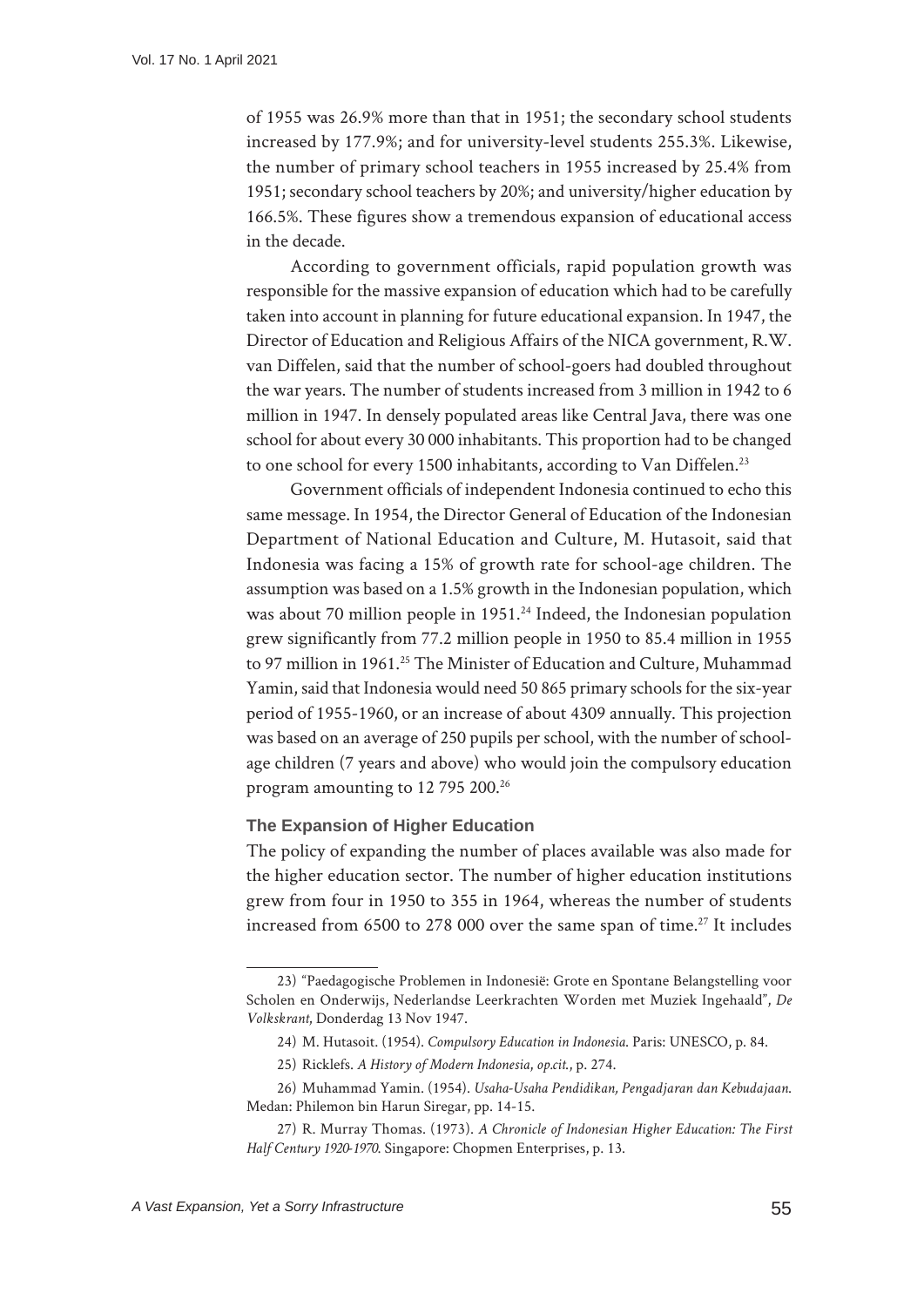the expansion of the different types of higher education institutions such as universities, institutes, academies, teachers' colleges and degree-granting, upgrading courses. These institutions were both public (state-run) and private. According to Robert Murray Thomas, an American professor who worked under the US-Indonesia cooperation program during the 1950s,<sup>28</sup> Indonesia had only four higher education institutions until the end of war against the Dutch in December 1949. The four institutions were Gadjah Mada University, the University of Indonesia, National University, and Islamic Higher Learning institutions, which included *Perguruan Tinggi Agama Islam* (State College of Islamic Religion) and Indonesian Islamic University.29

While Gadjah Mada University, the University of Indonesia, National University, State College of Islamic Religion and Indonesian Islamic University were together the pioneers of higher education of independent Indonesia, Gadjah Mada University and the University of Indonesia were the two leading institutions. As William K. Cummings and Salman Kasenda argue, Gadjah Mada University and the University of Indonesia reflected the spirit of newly independent Indonesia because they "managed to shed most of the vestiges of the colonial heritage excepting some old buildings and facilities".30 To some extent, these two universities shared similar characteristics. They both stressed nationalism, the preference for indigenous staff and staff development, the priority of expansion, and a concern programs were in harmony with government's expectations.<sup>31</sup> The student numbers of the two universities increased significantly and comprised most of the Indonesian students in the first two decades of independence (see Table 4).

The State College of Islamic Religion (*Institut Agama Islam Negara*– IAIN) was founded in Yogyakarta in 1946 and began full operation with sixty-seven students in 1951. This institute continued to expand both in student numbers and in the number of colleges. The number of the IAIN also increased from only one in 1951 to thirteen in 1970, which ran a total of eitth colleges under the auspices of 596 full-time and 2210 part-time instructors.<sup>32</sup> Meanwhile, the Indonesian Islamic University (*Universitas Islam Indonesia*– UII) remained to operate as a private university. Its student body developed from 359 in 1953 to over 3,600 in 1969.33

<sup>28)</sup> Agus Suwignyo. (2017). "The American Influence in Indonesian Teacher Training, 1956-1964", *History of Education* 46 (5), 653-673.

<sup>29)</sup> Thomas. *A Chronicle of Indonesian Higher Education*, *op.cit.*, pp. 40-86.

<sup>30)</sup> William K. Cummings and Salman Kasenda. (1989). "The Origin of Modern Indonesian Higher Education", in Philip G. Altbach and Viswanathan Selvaratnam (eds). *From Dependence to Autonomy: The Development of Asian University*. Dordrecht, Boston, London: Kluwer Academic Publishers, pp. 143-166, especially p. 143.

<sup>31)</sup> *Ibid*., p. 143.

<sup>32)</sup> Thomas. *Some Chronicle of Indonesian Higher Education*, *op.cit*, pp. 77-78.

<sup>33)</sup> *Ibid*., pp. 81-82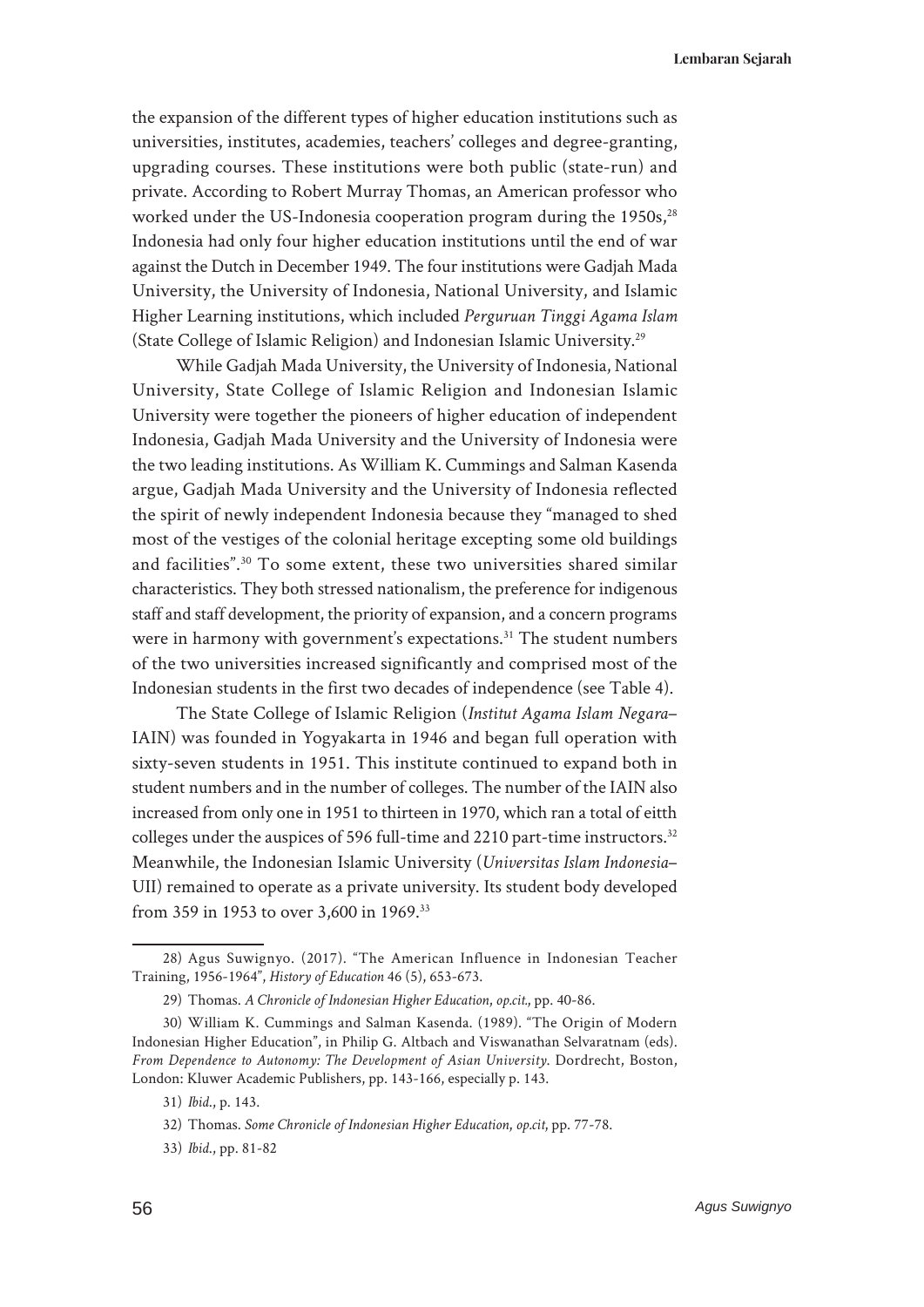|      |                | Enrolment  |                          | Graduation     |
|------|----------------|------------|--------------------------|----------------|
| Year | UI             | <b>UGM</b> | UI                       | <b>UGM</b>     |
| 1949 | $\blacksquare$ | 483        | $\overline{\phantom{a}}$ | $\overline{7}$ |
| 1950 | 5501           | 981        | 24                       | 17             |
| 1951 | 6854           | 1785       | 27                       | 17             |
| 1952 | 8077           | 3219       | 33                       | 25             |
| 1953 | 8265           | 4746       | 51                       | 20             |
| 1954 | 8094           | 6485       | 63                       | 27             |
| 1955 | 9669           | 7507       | 97                       | 28             |
| 1956 | 9441           | 8149       | 164                      | 119            |
| 1957 | 11823          | 9153       | 147                      | 115            |
| 1958 | 7077           | 9269       | 161                      | 130            |
| 1959 | 6813           | 9876       | 270                      | 274            |
| 1960 | 6691           | 11 266     | 451                      | 405            |
| 1961 | 8773           | 13 139     | 430                      | 598            |
| 1962 | 10 067         | 15 275     | 392                      | 814            |
| 1963 | 7303           | 16 798     | 483                      | 987            |
| 1964 | 9602           | 18 27 2    | 532                      | 1218           |
| 1965 |                | 15 609     |                          | 1352           |
| 1966 | 11 010         | 15 968     | 429                      | 1387           |
| 1967 | 11 855         | 15 5 69    | 415                      | 1157           |
| 1968 | 11 629         | 15 15 5    | 434                      | 875            |
| 1969 | 9515           | 14 983     | 425                      | 724            |
| 1970 | 9112           | 13 763     | 450                      | 779            |

**Table 4.** University of Indonesia and Gadjah Mada University Student Enrolment and Commencement, 1949–1970

**Source:** R. Murray Thomas. (1973). *A Chronicle of Indonesian Higher Education: The First Half Century 1920-1970*. Singapore: Chopmen Enterprises, pp.48, 67.

> Last but not least, the National University, which was established by some Indonesian nationalists Sutan Takdir Alisjahbana and Bahder Djohan in October 1949,<sup>34</sup> grew very slowly because of lack of funds to build adequate infrastructures and facilities of its own, and to hire staffs. While its student body during the first two decades of operation was unknown, the National University awarded as modest as 786 bachelor (*sarjana muda*) and 170 bachelor-plus (*sarjana*) degrees between1950 and 1970.35

> Looking back in the time, Gadjah Mada University and the University of Indonesia were founded during the war emergency situation of the 1940s. The war had disrupted the establishment of the two universities. Consequently, their colleges were located in different geographical localities. Gadjah Mada University, which was mainly based in Yogyakarta, had its

<sup>34)</sup> Koentjaraningrat and Harsja W. Bachtiar. (1975). "Higher Education in the Social Sciences in Indonesia", in Koentjaraningrat (ed). *The Social Sciences in Indonesia*. Jakarta: LIPI, pp. 1-42, especially p. 10.

<sup>35)</sup> Thomas. *Some Chronicle of Indonesian Higher Education*, *op.cit*, p. 84.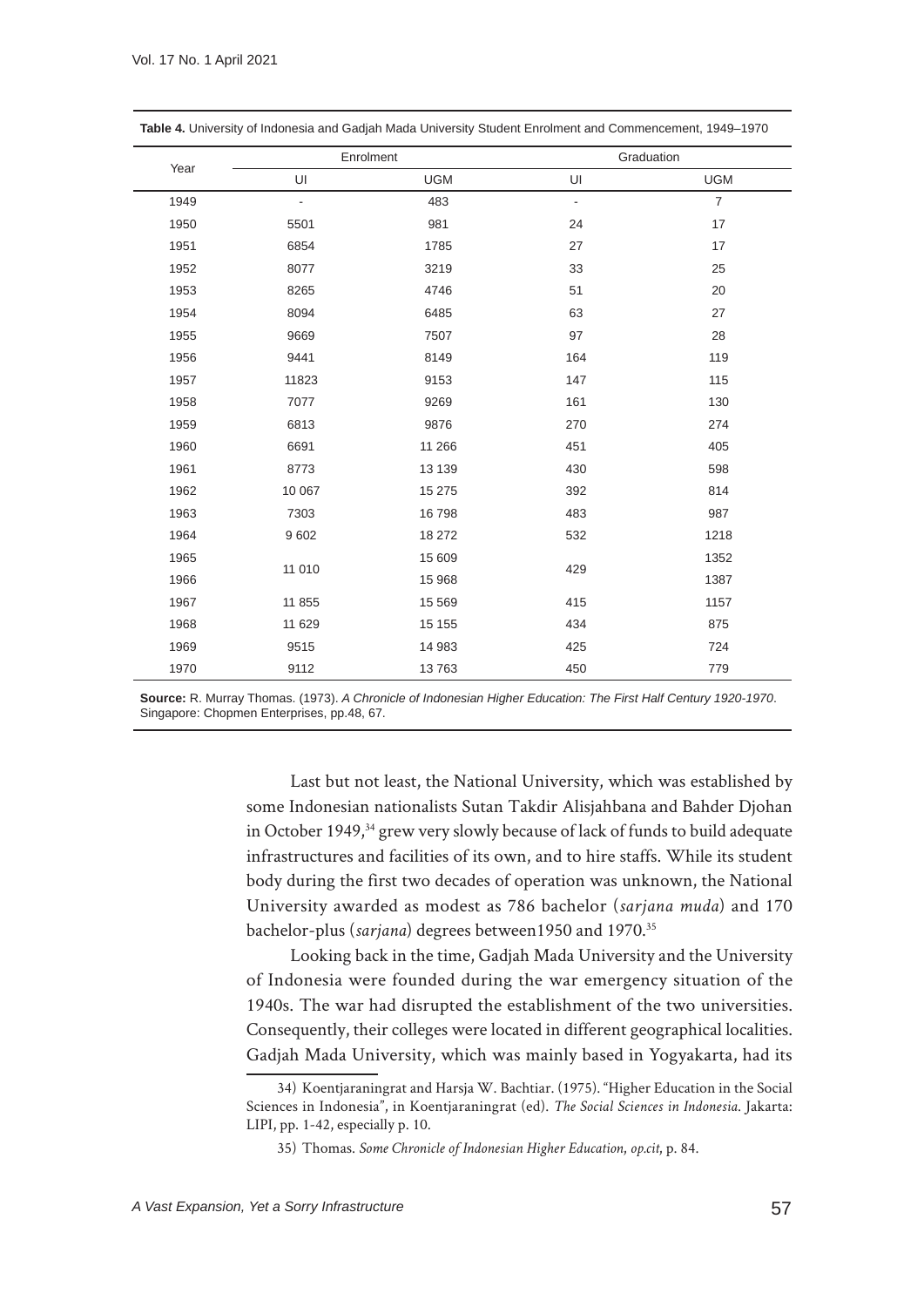**Lembaran Sejarah**

colleges spread in Klaten, Surabaya, Magelang, Purwokerto, Semarang<sup>36</sup> and later also supervising the foundation of the colleges in Padang and Medan.<sup>37</sup> The University of Indonesia, which was based in Jakarta, had its colleges spread in Bogor, Bandung, Surabaya and Makassar.<sup>38</sup>

When the wars ended and Indonesia re-gained its independence in 1950, the government's plan was initially to establish several state universities and to make them national landmarks of independence. The plan was to raise and develop Purnawarman University in Jakarta (as a replacement to the University of Indonesia), Gadjah Mada University in Yogyakarta, Airlangga University in Surabaya, Adityawarman University in Medan, and Hasanuddin University in Makassar. These universities would be made icons of nation building, by which the ideas of independence were to be developed and implemented through sciences.<sup>39</sup> This plan however, was only partially realized.

What happened in the 1950s, instead, was that the "branches" of Gadjah Mada University and of the University of Indonesia were either re-located to the city of their mother institutions respectively in order to form an integrated campus compound, or transformed into separate, autonomous universities. This policy was made because geographically-spread colleges created great difficulties in terms of coordination and very costly management.<sup>40</sup> So, the increase in the number of state-run universities during the 1950s was mainly due to the transformation of former colleges into autonomous universities. The Indonesian government's top priority of the 1950s was to develop primary and secondary education. In terms of higher education, the government of the 1950s relied much on the expansion of private institutions, which had existed in different localities throughout Indonesia by the mid-1950s (see Table 5).<sup>41</sup> Only at the start of the 1960s did the government decide to establish at least one public university in each of the 26 provinces throughout the country.<sup>42</sup>

<sup>36)</sup> Djoko Suryo et al. *Dari Revolusi ke Reformas*, *op.cit*. pp. 19-44.

<sup>37)</sup> Koesnadi Hardjasoemantri. (1982). *Study-Service as a Subsystem in Indonesian Higher Education*. Jakarta: Balai Pustaka, pp. 30-31.

<sup>38)</sup> Thomas. *Some Chronicle of Indonesian Higher Education*, *op.cit*, p. 43-58.

<sup>39)</sup> Justus M. van der Kroef. (1955). "Higher Education in Indonesia", *The Journal of Higher Education* 26 (7), 366-375, especially p. 373.

<sup>40)</sup> *Ibid*., p. 370.

<sup>41)</sup> Muhammad Yamin. (1954). *Djawaban Pemerintah atas Pertanjaan-Pertanjaan Anggota Dewan Perwakilan Rakjat Republik Indonesia tentang Situasi Pendidikan dan Pengadjaran*. Jakarta: Kementerian Pendidikan, Kebudajaan dan Pengadjaran, pp. 31-32.

<sup>42)</sup> Nizam. (2006). "Indonesia: The Need for Higher Education Reforms" in UNESCO (ed). *Higher Education in Southeast Asia*. Bangkok: UNESCO, pp. 35-68, especially p. 36.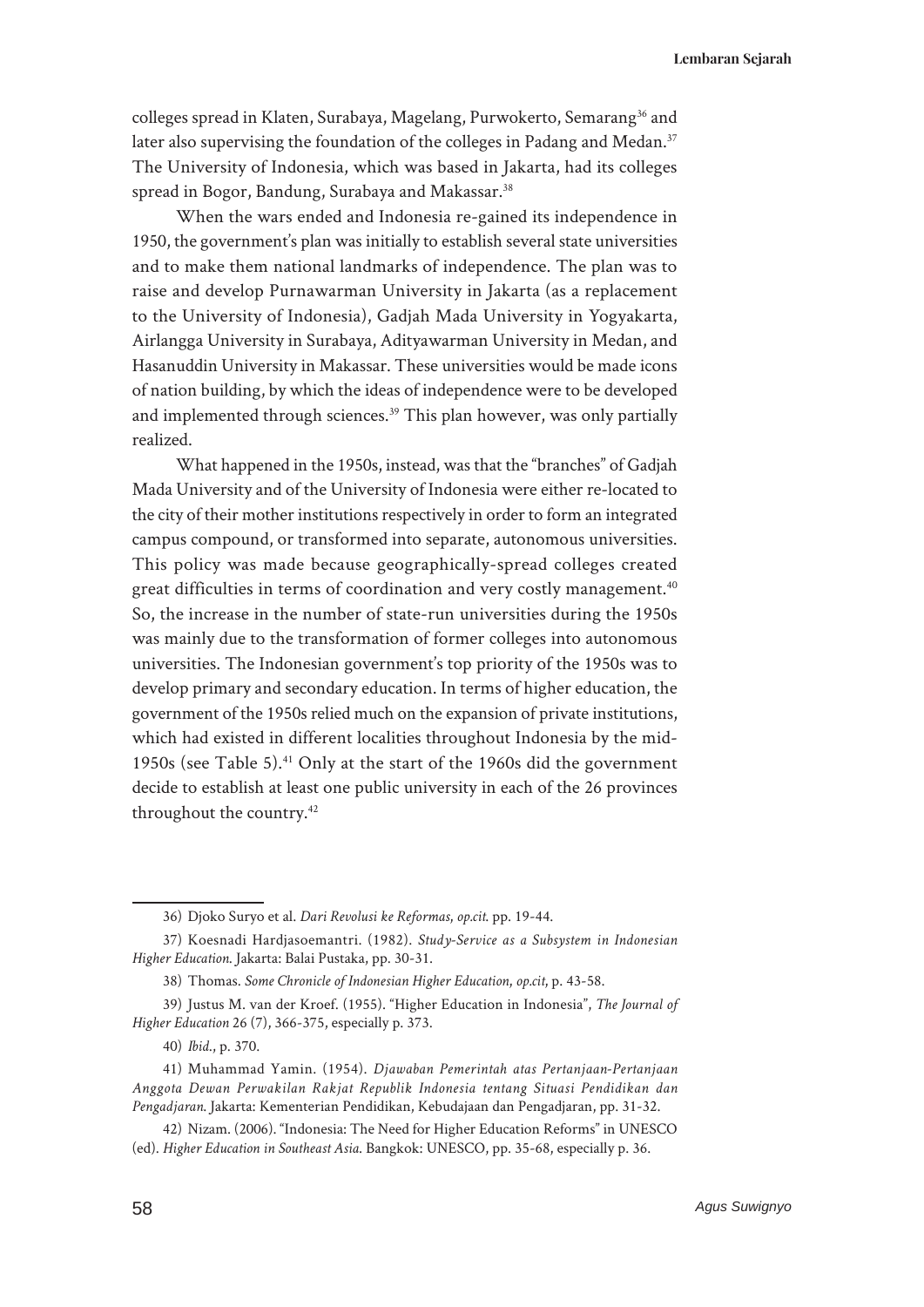| Table 5. Private Institutions of Higher Education, 1954 |                                         |                  |  |  |
|---------------------------------------------------------|-----------------------------------------|------------------|--|--|
| <b>No</b>                                               | Name of Private Institution             | Location         |  |  |
| $\mathbf{1}$                                            | Yayasan Universitas Merdeka             | Bandung          |  |  |
| $\overline{2}$                                          | Yayasan Sriwidjaja                      | Yogyakarta       |  |  |
| 3                                                       | Yayasan Universitas Pinaesan            | Tondano          |  |  |
| 4                                                       | Yayasan Universitas Islam Indonesia     | Yogyakarta       |  |  |
| 5                                                       | Yayasan Universitas Krisnadwipajana     | Jakarta          |  |  |
| 6                                                       | Universitas Akademi Nasional            | Jakarta          |  |  |
| 7                                                       | Yayasan Universitas Sumatra Utara       | Medan            |  |  |
| 8                                                       | Yayasan Universitas Islam Sumatra Utara | Medan            |  |  |
| 9                                                       | Yayasan Universitas Kristen Indonesia   | Jakarta          |  |  |
| 10                                                      | Yayasan P.T. Shakyakirti                | Palembang        |  |  |
| 11                                                      | Yayasan P.T. 17 Agustus                 | Jakarta          |  |  |
| 12                                                      | Yayasan P.T. Djurnalistik               | Jakarta          |  |  |
| 13                                                      | Yayasan Universitas Sawerigading        | Makassar         |  |  |
| 14                                                      | Yayasan Wakaf P.T. Islam                | Jakarta          |  |  |
| 15                                                      | Yayasan P.T. Pantjasila                 | Padang           |  |  |
| 16                                                      | Yayasan Akademik Ekonomi                | Padang           |  |  |
| 17                                                      | Perguruan Tinggi Akademi Wartawan       | Jakarta          |  |  |
| 18                                                      | Perguruan Tinggi Airlangga              | Solo             |  |  |
| 19                                                      | Universitas Solo                        | Solo             |  |  |
| 20                                                      | Yayasan P.T. Kedokteran                 | Bandung          |  |  |
| 21                                                      | Yayasan P.T. Ekonomi                    | Surabaya         |  |  |
| 22                                                      | Yayasan Akademi Teknik Nasional         | Yogyakarta       |  |  |
| 23                                                      | Universitas Nommensen                   | Pematang Siantar |  |  |

**Source:** Muhammad Yamin. (1954). *Djawaban Pemerintah atas Pertanjaan-Pertanjaan Anggota Dewan Perwakilan Rakjat Republik Indonesia tentang Situasi Pendidikan dan Pengadjaran*. Jakarta: Kementerian Pendidikan, Kebudajaan dan Pengadjaran, pp. 31-32.

## **Budget, Infrastructure and Facilities**

The educational official, M. Hutasoit, cited above was aware of the serious problems facing the execution of the compulsory education program. In his view, the basic problem was related to further education for young Indonesians, especially at the secondary level. As the number of entrants to the primary school significantly increased, its graduates were expected to rise. However, the capacity of secondary schools was limited.<sup>43</sup>

According to the Information Department of the Education Ministry, "the number of secondary school[s] is simply too small to admit" the number of graduates of primary schools.44 In July 1952, there were 26 073 primary schools and 1707 junior secondary schools of all types. The capacity of the primary schools was 5 946 802 places whereas that of the secondary schools

<sup>43)</sup> Hutasoit, *Compulsory Education in Indonesia*, *op.cit*., pp. 55-56.

<sup>44)</sup> "Nasib Anak-Anak Tamatan S.R.", Arsip Muhammad Yamin No. 277 (ANRI).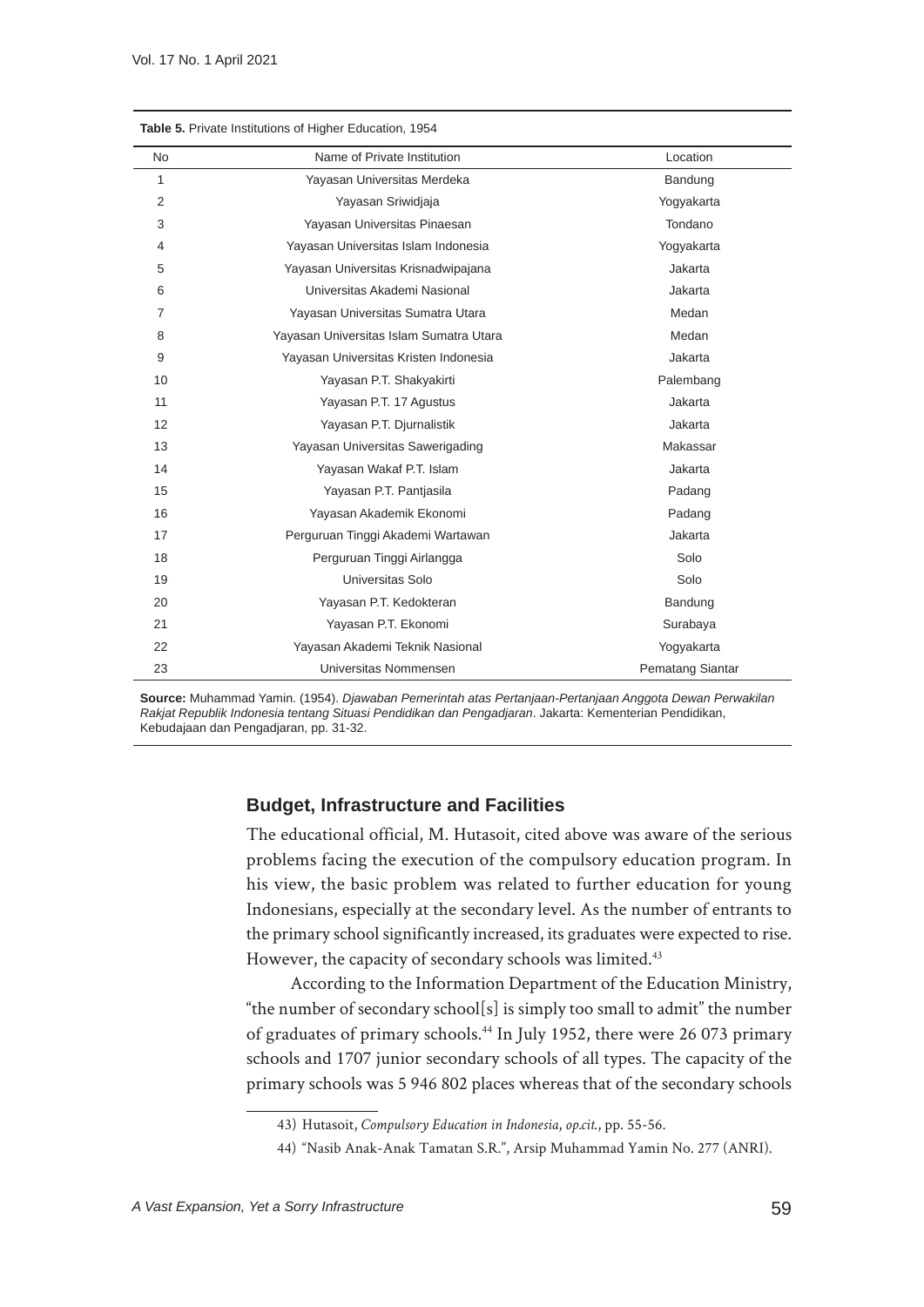was 233 633 places.<sup>45</sup> Hence, the proportion in the early 1950s was fifteen primary schools per secondary school. Supposing fifteen primary schools were to graduate twenty graduates a year, then there would be 300 children who would need access to secondary schools. But, based on the aforementioned calculation of proportion, there is only one secondary schools for these 15 primary schools. It was certainly not possible for one secondary school to accommodate the 300 new students in one intake. If the intake capacity of one secondary school was 60 students per year, then about 80% of the primary school graduates could not enrol to secondary education. Expanding the number of secondary schools was an urgent need.

The government however, faced serious budgetary restraints. In 1950, 1951 and 1952, the budget allocated for the mass, non-formal education program was significantly increased from 50 million rupiah, to 130 million, to 160 million for those successive years.<sup>46</sup> For regular, formal primary education the government allocated Rp58 355 200 and Rp53 535 500 in 1952 and 1953 respectively. The allocation for general education schools was 5.4% out of the total educational budget in 1952 and 6.9% in 1953. By contrast, the educational expenditure came to a total of Rp912,489,300 and Rp752,032,100 respectively.47 So there was a huge shortfall in the financing of primary and secondary education in the early 1950s.

Although the government had managed to share the education cost by combining monies from the Ministries of Information, of Religion, and of Education, Instruction and Culture<sup>48</sup> and from the United Nations Educational, Social and Cultural Organization (UNESCO),<sup>49</sup> there was still a budget shortfall. Consequently, it had a tremendous impact on the overall plans for education development. It forced the government to scrutinize education programs in order to allocate priorities. As mentioned earlier, the government prioritized primary and secondary education and with a slower development of higher education in public education policy. The government aimed to bolster the compulsory education program in order to combat the problem of illiteracy. As Hutasoit put it, "stabilization [of the society] will only be reached when all citizens have been given the opportunity of receiving primary schooling".50

<sup>45)</sup> "Daftar Angka-Angka tentang Djumlah Sekolah dan Banjaknja Muridnja", Arsip Kabinet Presiden No. 1131 (ANRI).

<sup>46)</sup> Ministry of Education, Instruction and Culture. (1951). *Mass Education in Indonesia: A Contribution Based on Our Experience with Reference to Mass Education in Indonesia*. Jakarta: Ministry of Education, Instruction and Culture, p. 47.

<sup>47)</sup> See "Undang-Undang No. 50 Tahun 1954 tentang Penetapan Anggaran", Sekretaris Kabinet-Undang-Undang No. 143, pp. 1-2.

<sup>48)</sup> Kementerian Penerangan. (1950). *Rentjana Mass Education*. Jakarta: Kementerian Penerangan, p. 30.

<sup>49)</sup> Ministry of Education, Instruction and Culture, *Mass Education in Indonesia*, *op.cit*., p. 47.

<sup>50)</sup> *Ibid*., p. 55.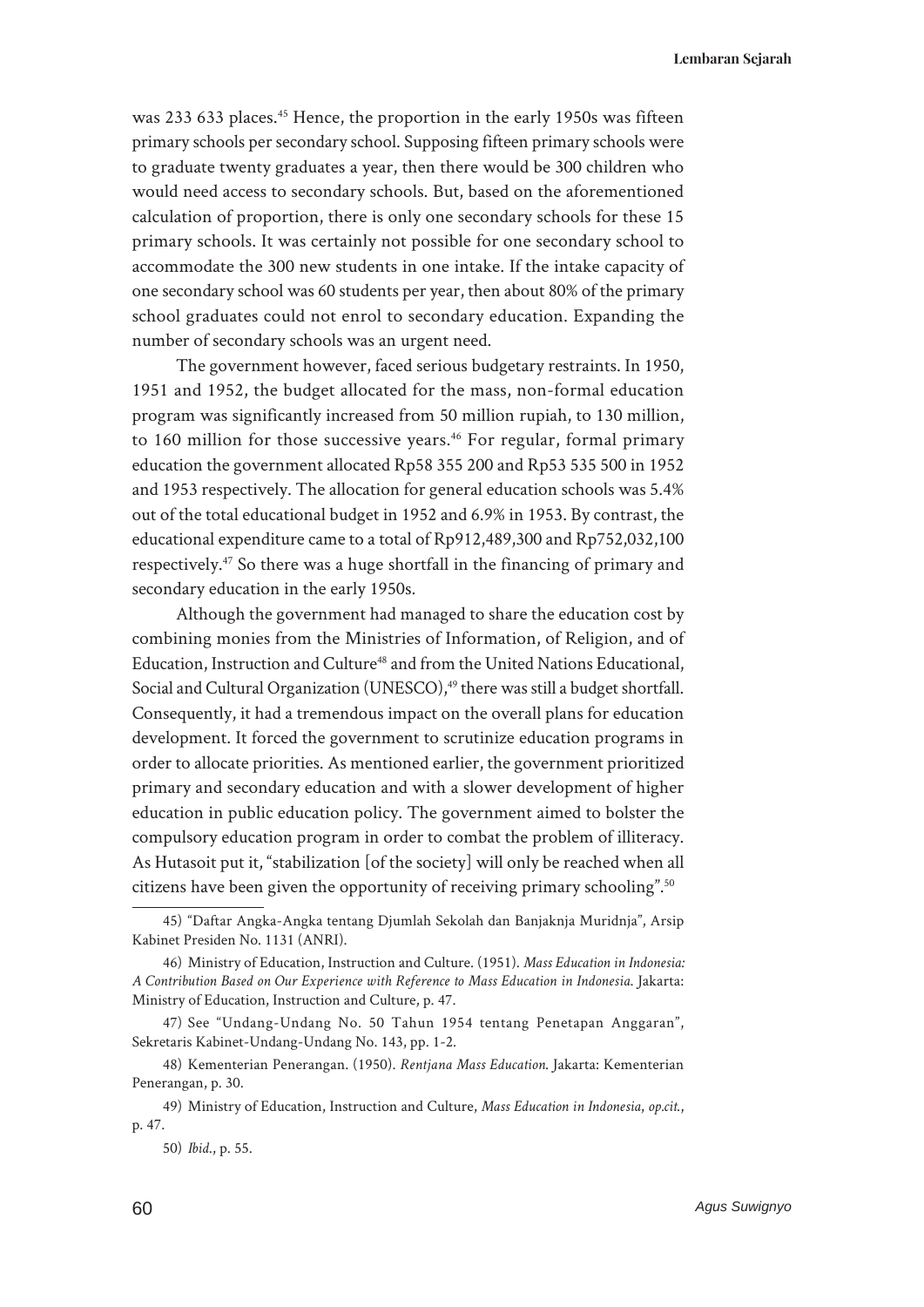The prioritization of budgets caused some sectors or aspects of education to attract less funning. As indicated earlier, the government made a priority in the budget for primary and secondary schools. But it did not mean that all sectors in primary and secondary education received the amount of funds necessary to achieve improvements. For the first five years after the transfer of sovereignty, 1950–1955, the government concentrated on the construction of buildings, especially of secondary schools, to meet a chronic shortage. Consequently, the needs for study materials, books and other facilities were left unmet. It was not until the second half of the 1950s that the study materials, books and other facilities could be supplied, thanks to the aid provided by foreign governments. The following section takes a closer look at how the problems of limited educational infrastructures and facilities of the 1950s were tackled and handled.

## **Education Buildings**

Remedying the dearth of school buildings became one the government's priorities. As discussed previously, the serious lack of secondary educational institutions hindered the implementation of the compulsory education program. The existing number of secondary schools were simply too few to be able to accommodate the number of primary school graduates. A major problem faced by the secondary education sector was the limited number of places in the available school institutions, stemming from a shortage of school buildings as compared to the capacity of the existing school institutions.

The number of the buildings of secondary schools was fewer than the existing number of the secondary school institutions. Table 6 shows that the number of the buildings for secondary schools was 1162 fewer than the number of secondary school institutions. The secondary school institutions included two major levels, namely junior and senior secondary education. The senior secondary education consisted of thirteen different types. Some were responsible for running a practice school, i.e. a school where students of the teacher training schools did an internship for learning to teach a real class. The Minister of Education and Culture, Muhammad Yamin, admitted in 1954 that more than 80% of the existing secondary schools did not have buildings of their own. They had to share buildings with other schools or to rent ones from private owners.<sup>51</sup>

Yamin explains that some of the existing school buildings, which Indonesia had inherited from the colonial past, were used by other government departments, especially by the military and police. Table 7 shows there were in total 154 school buildings in different localities being used for purposes other than education. By the time Yamin made his report,

<sup>51)</sup> Muhammad Yamin. *Usaha-Usaha Pendidikan, Pengadjaran dan Kebudajaan*, *op.cit.*, p. 16.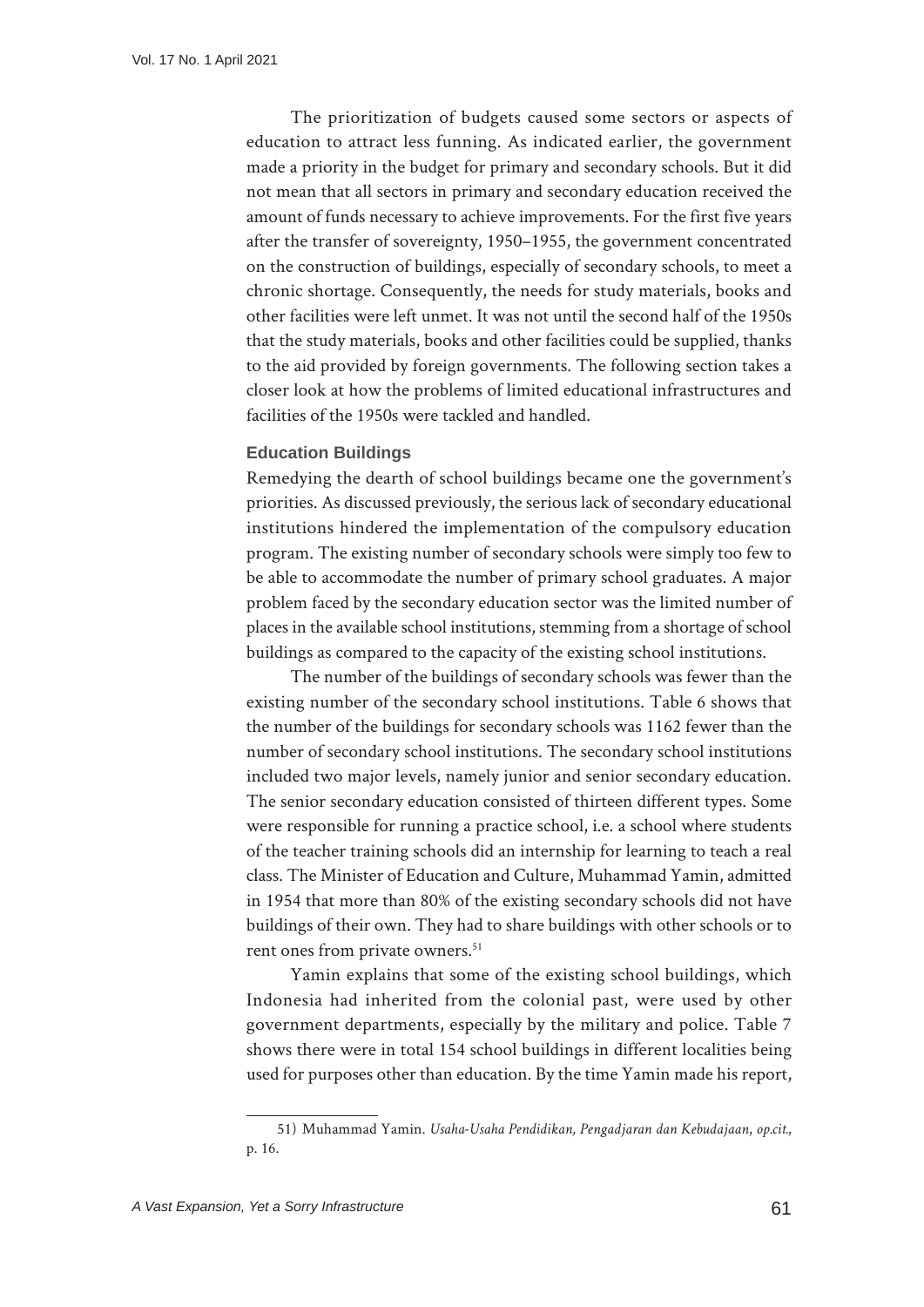|                |                                                                |                        | Number of                  |                   |  |
|----------------|----------------------------------------------------------------|------------------------|----------------------------|-------------------|--|
| No.            | <b>Types</b>                                                   | School<br>Institutions | School<br><b>Buildings</b> | <b>Difference</b> |  |
| $\mathbf{1}$   | SMP (Junior High School)                                       | 354                    | 146                        | 208               |  |
| 2              | SMEA (Economics Senior High School)                            | 10                     |                            | 10                |  |
| 3              | SMEP (Economics Junior High School)                            | 68                     | 15                         | 53                |  |
| 4              | STP (Engineering Junior High School)                           | 164                    | 77                         | 87                |  |
| 5              | ST (Engineering School)                                        | 36                     | 10                         | 26                |  |
| 6              | STM (Engineering High School)                                  | 13                     | 8                          | 5                 |  |
| $\overline{7}$ | Sekolah Kerja 1 Tahun (Single Year Vocational School)          | 13                     |                            | 13                |  |
| 8              | SGPD (Teachers Health Education School)                        | 3                      | 1                          | $\overline{2}$    |  |
| 9              | SGKP (Teachers Home Economics for Women School)                | 6                      | 3                          | 3                 |  |
| 10             | SKP (2 tahun) Junior Vocational School (Two years)             | 55                     |                            | 55                |  |
| 11             | SKP (4 tahun) (Junior Vocational School (Four Years)           | 121                    | 50                         | 71                |  |
| 12             | Sekolah Latihan SKP (Junior Vocational School Training School) | $\overline{4}$         | 2                          | $\overline{2}$    |  |
| 13             | SGA (Primary School Teacher Training School - level A)         | 35                     | 6                          | 29                |  |
| 14             | SGB (Primary School Teacher Training School - level B)         | 453                    | 23                         | 430               |  |
| 15             | Sekolah Latihan SGA/B (SGA/B Training School)                  | 112                    | 5                          | 107               |  |
| 16             | SMA (Senior High School)                                       | 61                     | 12                         | 49                |  |
| 17             | SGTK (Pre-School Teacher Training)                             | 4                      |                            | 4                 |  |
| 18             | Sekolah Latihan SGTK (SGTK Training School)                    | 8                      |                            | 8                 |  |
|                | Total                                                          | 1520                   | 358                        | 1162              |  |

**Table 6.** Secondary School Institutions and Secondary School Buildings, 1954

**Source:** "Daftar Djumlah Sekolah2 Gedung2 jang ada pada sekolah2", Arsip Muhammad Yamin No. 337, ANRI

**Table 7.** Number of School Buildings Used for Non-educational Purposes, 1954

| <b>No</b>      | Location                                    | Number of School Buildings Used for<br>Non-educational Purposes |
|----------------|---------------------------------------------|-----------------------------------------------------------------|
| $\mathbf{1}$   | Jakarta                                     | 25                                                              |
| 2              | West Java                                   | 16                                                              |
| 3              | Central Java, including Yogyakarta and Solo | 47                                                              |
| $\overline{4}$ | East Java                                   | 8                                                               |
| 5              | North Sumatra                               | 9                                                               |
| 6              | Central Sumatra                             | 16                                                              |
| 7              | Sulawesi                                    | 8                                                               |
| 8              | Kalimantan                                  | $\overline{4}$                                                  |
| 9              | Nusa Tenggara                               | 1                                                               |
| Total          |                                             | 134                                                             |

**Source:** Muhammad Yamin. (1954). *Djawaban Pemerintah atas Pertanjaan-Pertanjaan Anggota Dewan Perwakilan Rakjat Republik Indonesia tentang Situasi Pendidikan dan Pengadjaran*. Jakarta: Kementerian Pendidikan, Kebudajaan dan Pengadjaran, p. 49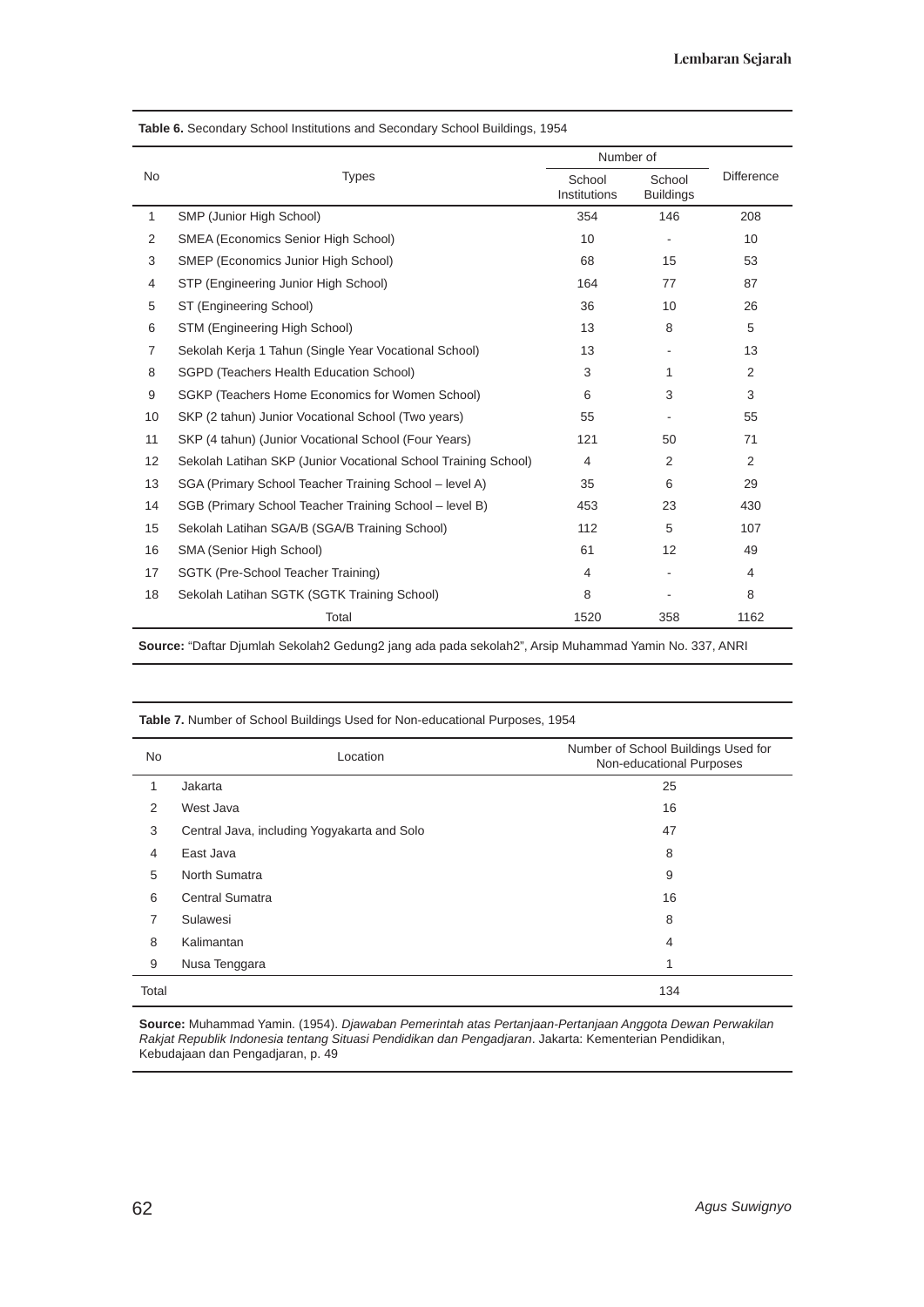the Indonesian Army had returned one building in Banjarmasin, South Kalimantan to the Department of Education. The building was later made an engineering secondary school (Sekolah Teknik, ST). The Jakarta chapter of the Indonesian Army also returned two buildings it had occupied, located respectively in Jalan Budi Utomo and in Jalan Pinangsia.52

There was also a shortage of campus buildings and the houses for students and faculty members. A case in point being Gadjah Mada University. The operation of Gadjah Mada University in the first ten years of its existence for example, was made possible by the generosity of the Sultan of Yogyakarta, who lent the University several compounds of his palace to be used as classrooms and administration offices. The Faculty of Medicine, Dentistry and Pharmacy, the Faculty of Agriculture and the Faculty of Veterinary Science operated in the Ngasem compound of the palace; the Faculty of Law, the Faculty of Economics and the Faculty of Social and Political Sciences in the Pagelaran compound; and the Faculty of Literature, Pedagogy and Philosophy in the Wijilan compound.<sup>53</sup> Classrooms were very modest. In some cases, a large room had to be split into two smaller parts by a wooden partition. So thin was the partition that the voice of a professor in one room passed through and was heard by students in the adjoining room. Administrative offices were also very modest. For example, the administration of the Faculty of Economics occupied a room measuring 12x6 meters, which had to be used by the dean, the administrative secretaries, the janitors, and all other supporting divisions. The Faculty of Veterinary Science used two of the palace rooms, respectively 5.25x4.75 meters and 4.75x4 meters in size. The rooms functioned as a classroom, an office and a reading corner.<sup>54</sup>

All in all, the government's immediate solution to the scarcity of education buildings was to arrange the schedules so that one building could be used by different school institutions. This policy was especially meant for primary and secondary schools. But it could only work when two or more school institutions were located in the same geographical area. Another strategy to overcome the lack of school buildings was to rely on a shared budget. The costs were shared mostly between private or local initiatives and the central government. In 1954, for example, the people of the subdistrict Tarusan in West Sumatra collected money for constructing a Junior Secondary School building in their area. The construction committee requested financial support from the government.<sup>55</sup> A similar initiative was also taken by the people of the Regency of Bengkalis. In 1957 they constructed

<sup>52)</sup> Muhammad Yamin. *Djawaban Pemerintah*, *op.cit.*, p. 49.

<sup>53)</sup> Djoko Suryo et al. *Dari Revolusi ke Reformasi*, *op.cit*., p. 34.

<sup>54)</sup> *Ibid.*, p. 35

<sup>55)</sup> "Minta Bantuan Begrooting dari Pemerintah untuk Penyudahan SMP Tarusan dengan Segera", Arsip Kabinet Presiden No. 1199 (ANRI).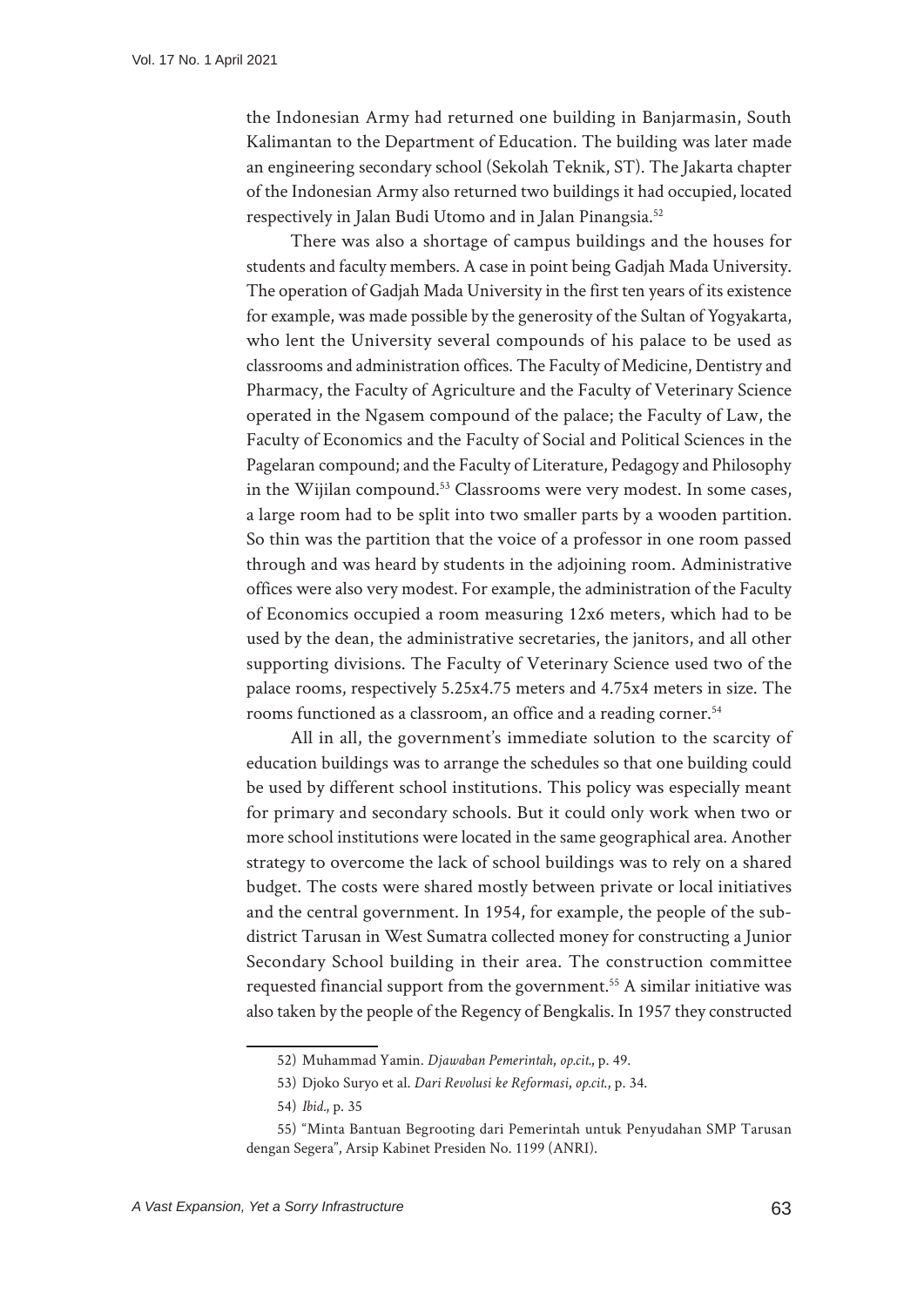**Lembaran Sejarah**

a building for a senior secondary school with a large amount of financial support from the government.<sup>56</sup>

Eventually the government made the shared budget scheme an official policy. The Ministry of Education and Culture issued a call for public participation. Through Letter No. 29213/Kb signed by the Minister on 10 July 1954, the Indonesian State formally asked for the help of the private sector to provide funds for the building of the state-run schools. The government promised that it would pay back to the private sector the expenses incurred for the construction. According to Yamin, the government's call received widespread, positive responses.<sup>57</sup> But except for the two cases stated previously (Tarusan and Bengkalis), no other cases of a public responses were identified in the research for this paper.

The government's next plan was to expand the construction of new buildings for education. Again according to Yamin, by 1954 the government had successfully constructed 1700 new buildings for junior and senior high schools. Some of the buildings were made of bamboo and wood. They consumed a total of 25 million rupiah. For the 1955 fiscal year, the budgetary allocation for education buildings slightly increased. The government's plan was to allocate 18.5 million rupiah for building university campuses, respectively 4.7 million for constructing the building of senior and junior higher schools, and 1.8 million for constructing buildings for educational emergency purposes. The latter means that the buildings could be used by schools of different levels.<sup>58</sup>

## **University Student Dormitories and Faculty Housing**

In the case of higher education, the housing issue of the 1950s needs to be addressed because it was a critical need for staff and students to be proximate to and interact on campus. A sample case of the housing issue concerns Gadjah Mada University. Because most students of Gadjah Mada University originated from many different places throughout Indonesia, they had to stay in a rented room during their study time in Yogyakarta. But houses for rent were scarce. In March 1950, the University opened student dormitories in the areas of Notoprajan, Langenharjan Tengah and Panembahan in Yogyakarta. The capacity of the dormitories was sixty-eight people. In October 1952, the Faculty of Medicine, Dentistry and Pharmacy also opened two dormitories in the areas of Yudonegaran, Polowijan, and Kadipaten with a total capacity of sixty-nine students and university staffs. There was another student house in the Terban area of Yogyakarta, which housed twenty-seven students

<sup>56)</sup> "Pembangunan Sekolah Guru Bengkalis", Arsip Kabinet Presiden No. 1221 (ANRI).

<sup>57)</sup> Muhammad Yamin. *Djawaban Pemerintah*, *op.cit.*, p. 48

<sup>58)</sup> *Ibid.,* p. 50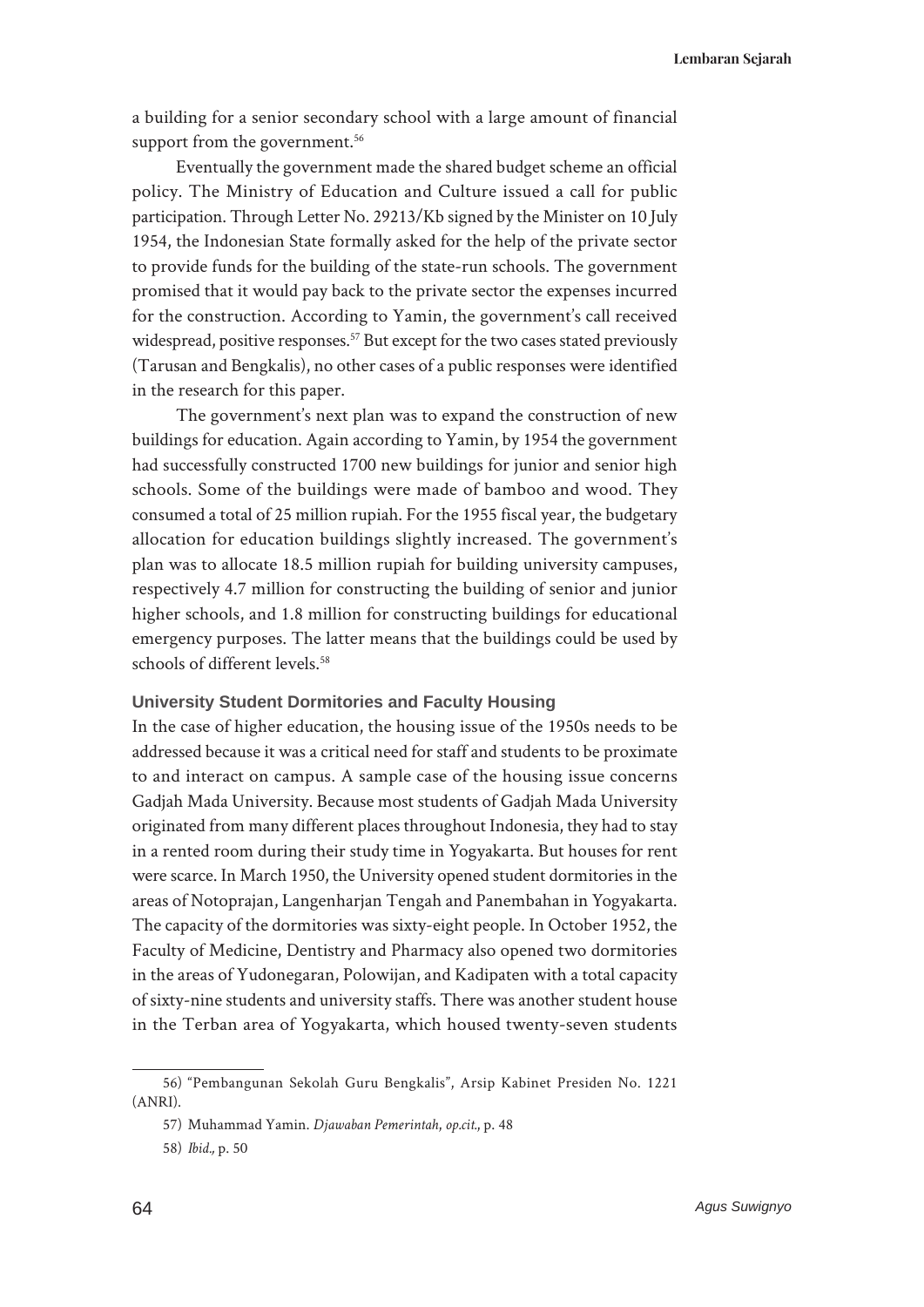and eight staff.59 As Thomas said, the Indonesian higher education policy for the two decades of the 1950s and 1960s focused mainly on expanding academic structure and diversifying curricula, attracting and training staff members, providing adequate classrooms, laboratories, and housing for staff members, and supplying instructional materials, especially books and scholarly journals.<sup>60</sup>

With a budget of 15 million rupiah, that President Soekarno granted on 30 December 1950,<sup>61</sup> Gadjah Mada University was able to finalize, in 1953, the construction of a two-storey administrative building. The University also received grants to build two student houses (one of them located in the Baciro area of Yogyakarta), three resident houses for staff members, and the laboratory buildings for the Faculties of Agriculture and Forestry and of Veterinary Science. In 1954 construction was planned to be underway for more than thirty houses for University staff members.<sup>62</sup> Notwithstanding this fact, University houses remained a luxury facility for most of the staff members. According to the University presidential annual report of 1966, only about 29 per cent (188 people) of the 657 teaching staff members and only 0.6 per cent (16 people) of the 2543 non-teaching staff members of Gadjah Mada University could enjoy the University's housing facility.<sup>63</sup>

#### **Learning Materials**

The availability of study materials was another serious issue. This section explores the issue of the procurement of adequate supplies of schoolbooks and study materials by education authorities. Looking back to the period of the 1940s, we see the complication of the learning materials somehow had its roots in the political regime change. According to R. Murray Thomas, education in Indonesia in the aftermath of the Second World War resumed a Western, not Japanese, way of schooling.<sup>64</sup> However, the war between the Netherlands and Indonesia caused different political trajectories. As Ben Anderson argues, "during the four years of Revolution (1945–1949), there were really two states functioning in Indonesia, that of the infant Republic and that of the returning Netherlands-Indies".65 This created a dualist

<sup>59)</sup> Djoko Suryo et al. *Dari Revolusi ke Reformasi*, *op.cit*., pp. 40-41.

<sup>60)</sup> Thomas. *Some Chronicle of Indonesian Higher Education*, *op.cit*, pp. 67-68.

<sup>61)</sup> Sardjito. (1952). *Laporan Tahunan Universitit Negeri Gadjah Mada bagi Tahun Pengadjaran 1951/1950*. Yogyakarta: Yayasan Fonds Universitit Negeri Gadjah Mada, p. 14.

<sup>62)</sup> Sardjito. (1953). *Laporan Tahunan Universitit Negeri Gadjah Mada bagi Tahun Pengadjaran 1952/1953*. Yogyakarta: Yayasan Fonds Universitit Negeri Gadjah Mada, p. 11.

<sup>63)</sup> "Laporan Universitas Gadjah Mada pada Dies Natalis ke-XVII, 19 December 1966. Khazanah Arsip UGM (UGM Bureau of University Archive, pp. 6-7.

<sup>64)</sup> R. Thomas Murray. (1966). "Educational Remnants of Military Occupation: The Japanese in Indonesia", *Asian Survey* 6 (11) November, pp. 630-642.

<sup>65)</sup> Benedict R.O.G. Anderson. (1983). "Old States, New Society: Indonesia's New Order in Historical Comparative Perspective", *The Journal of Asian Studies* 42 (3) May, pp,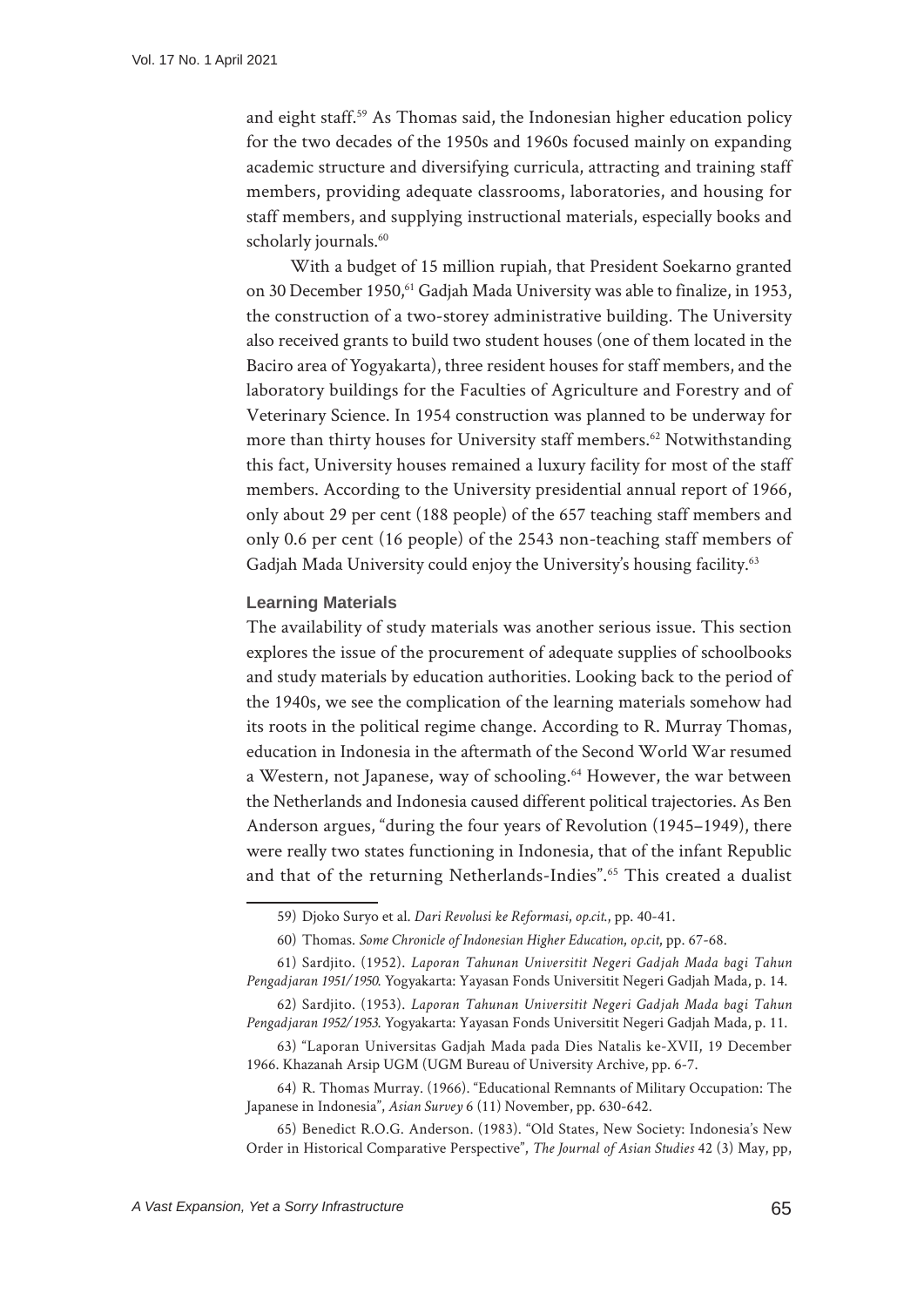system of education which made the provision of study materials even more complicated.

A provisional list of books, maps, wall posters and all kinds of teaching aids, including laboratory equipment and sport facilities, which was issued by the Department of Education Commission for Study Materials in Jakarta in December 1947, provides us with a snapshot of the availability of learning materials. Printed materials for eighteen subjects were available in Indonesian and Dutch. The materials of reading, writing, arithmetic, biology, hygiene, singing, and physical exercise were available in the Javanese, Maduranese, and Sundanese languages. There were textbooks in English too. A written request could be submitted by a school to the educational authorities for the study materials they needed. The lists were meant for public and subsidized schools all over Indonesia.<sup>66</sup>

On 6 October 1949, the chairman of the Commission for Study Materials said that any study materials remaining from the pre-war period should not be used in the post-war, reformed curricula. New books, journals and reading materials had to be published anew so as to suit the new curricula.<sup>67</sup> A government report claimed that the Department of Education had published 4000 copies of children's monthly magazines, 15 000 copies of *Horizon* magazine, 20 000 copies of teachers' handbooks, 25 000 copies of teachers' references, and 25 000 copies of a parents' guidebook.<sup>68</sup> It is not possible to corroborate these figures against any other sources.

The Commission also received from different authors manuscripts to be published. But they had to reject most of them because their contents did not conform with the teaching method in the post-war educational system. According to the Commission, every region had the autonomy to choose the educational method which was most suitable with the social, economic or geographical conditions of their respective region.<sup>69</sup> In 1954, the Minister of Education and Culture admitted the complexity in providing school books. He said for the thirteen types of schools, from primary to secondary levels, his office had to print some 600 book titles. They were new manuscripts, which had gone through thorough reviews to ensure they conformed with the postwar curriculum. As a result, millions of exemplars of books had to be printed.<sup>70</sup>

<sup>477-496,</sup> especially p. 481.

<sup>66)</sup> Departemen Pendidikan, Keboedajaan dan Pengetahoean. (1948). *Daftar Sementara tentang Alat-alat Peladjaran, dsb. [dan sebagainya] oentoek Keperloean Pengadjaran*. Djakarta: Departemen Pendidikan, Keboedajaan dan Pengetahoean, pp. III-VII.

<sup>67)</sup> "Perlengkapan Alat-Alat Pengadjaran", *Pedoman Goeroe: Soerat Berkala oentoek Goeroe-Goeroe Sekolah Rendah* Tahun II No. 11/12 (Oct./Nov. 1949), pp. 268-278.

<sup>68)</sup> The Netherlands Indies Government Department of Education. *Education in Indonesia, op.cit.,* 12<sup>th</sup> leaf.

<sup>69)</sup> "Perlengkapan Alat-Alat Pengadjaran", *op.cit.*, pp. 270-271.

<sup>70)</sup> Muhammad Yamin. *Usaha-Usaha Pendidikan, Pengadjaran dan Kebudajaan*, *op.cit.*,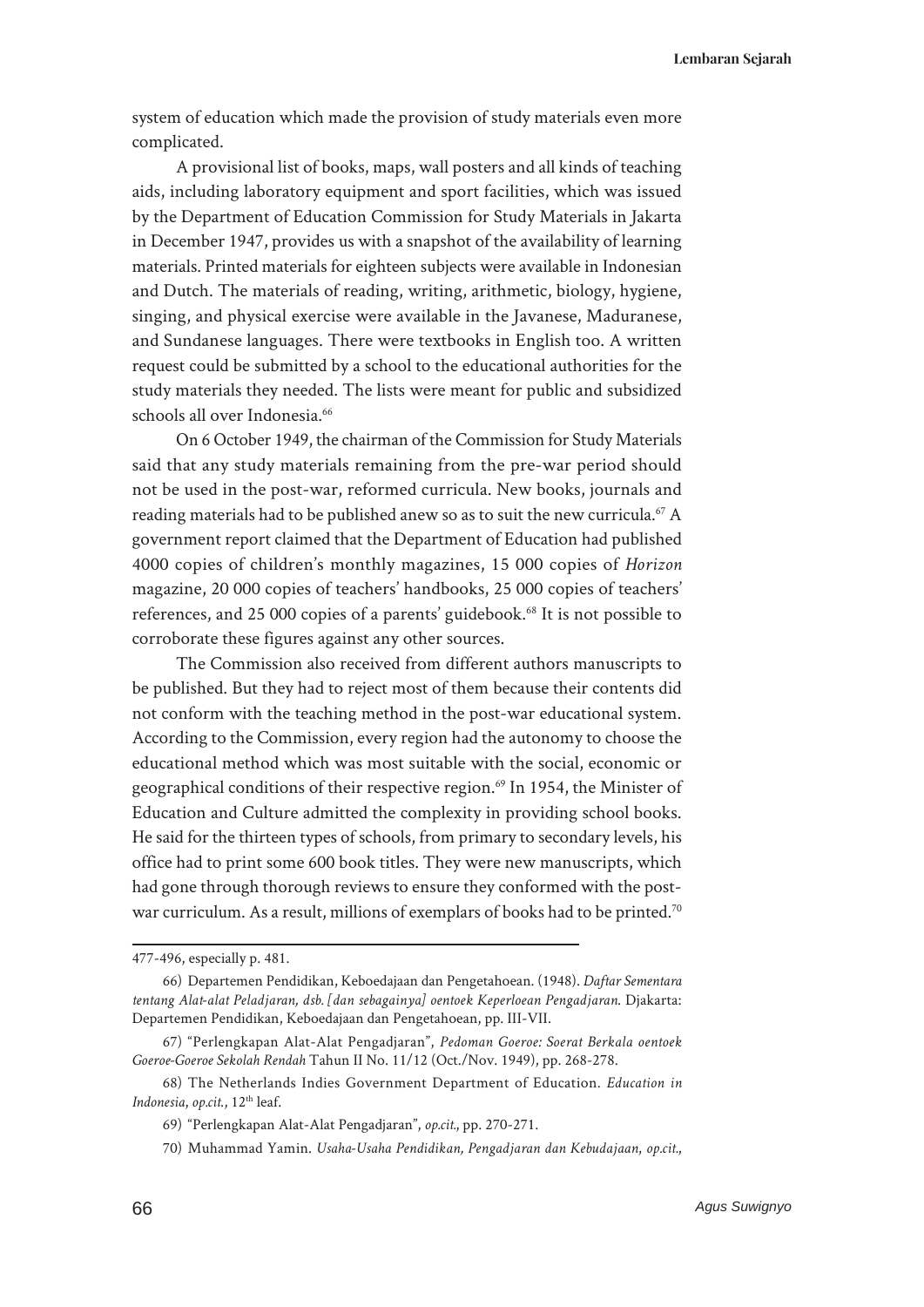Another way of obtaining the study materials was by printing them abroad. The Commission for Study Materials ordered books from Australia. However, they found the result disappointing. This was because the Australian printing house sent to Jakarta 10 000 copies of student books and 100 000 copies of teacher's manuals, which was the reverse of what was needed that is,100 000 copies of student books and 10 000 copies of teacher's manuals.<sup>71</sup> In order to bridge the gap, the Commission had to re-order the printing of the materials in Jakarta. However, none of the existing printing houses in Jakarta could do the job because they did not have enough paper meaning the Commission could only get a very limited number of the materials printed.<sup>72</sup>

Fourthly, the government also employed creative strategies in disseminating the study materials especially in order to tackle the problem of different geographical localities and consequent delayed distribution. One of the strategies was by setting up a series of programmes broadcast by Radio Batavia. This Radio had a regular program called "Lezingen", lecture, in which different pedagogists and teachers read a certain lesson.<sup>73</sup> The publication of *Madjallah Kita* (previously titled *Pedoman Goeroe*) and *Madjallah Oentoek Para Pendidik di Indonesia* was another creative strategy. These two teachers' journals contained various teaching materials which were especially written for (and by) teachers. For example, some materials on history, mathematics, home economics and zoology were published with full illustrations and examples. It is clear that these teachers' journals were meant as teaching resources for teachers.74

#### **Public and University Libraries**

As one of the components of educational facilities, public and university libraries deserve attention. While the reading materials for formal education were not always available because of the many factors explained earlier, the growth of public and university libraries during the 1950s was particularly notable thanks to aid from the international community. In 1953, the government issued a list of foreign libraries and publishers with whom Indonesia had active cooperation for the acquisition of books and printed materials (see Table 8). The books and printed materials were kept in stateowned libraries and in university libraries.<sup>75</sup>

75) Kementerian Penerangan. (1953). *Republik Indonesia: Daerah Istimewa Yogyakarta*. Yogyakarta: Kementerian Penerangan, pp. 834-835

pp. 16-17.

<sup>71)</sup> *Ibid*., pp. 269-70.

<sup>72)</sup> *Ibid*., p. 270.

<sup>73)</sup> Voorlichting Afdeeling.(1947). *Pidato2 Radio Batavia: Lezingen*. Jakarta: Departement van Onderwijs en Eeredienst.

<sup>74)</sup> "Pada Permoelaan Tahoen jang Kedoea", *Pedoman Goeroe* Tahoen 2 No. 1 (1 Dec. 1948), p. 2; "Rentjana Pengadjaran Baroe", *Pedoman Goeroe* Tahoen 2 No. 1 (1 Dec. 1948), p. 4.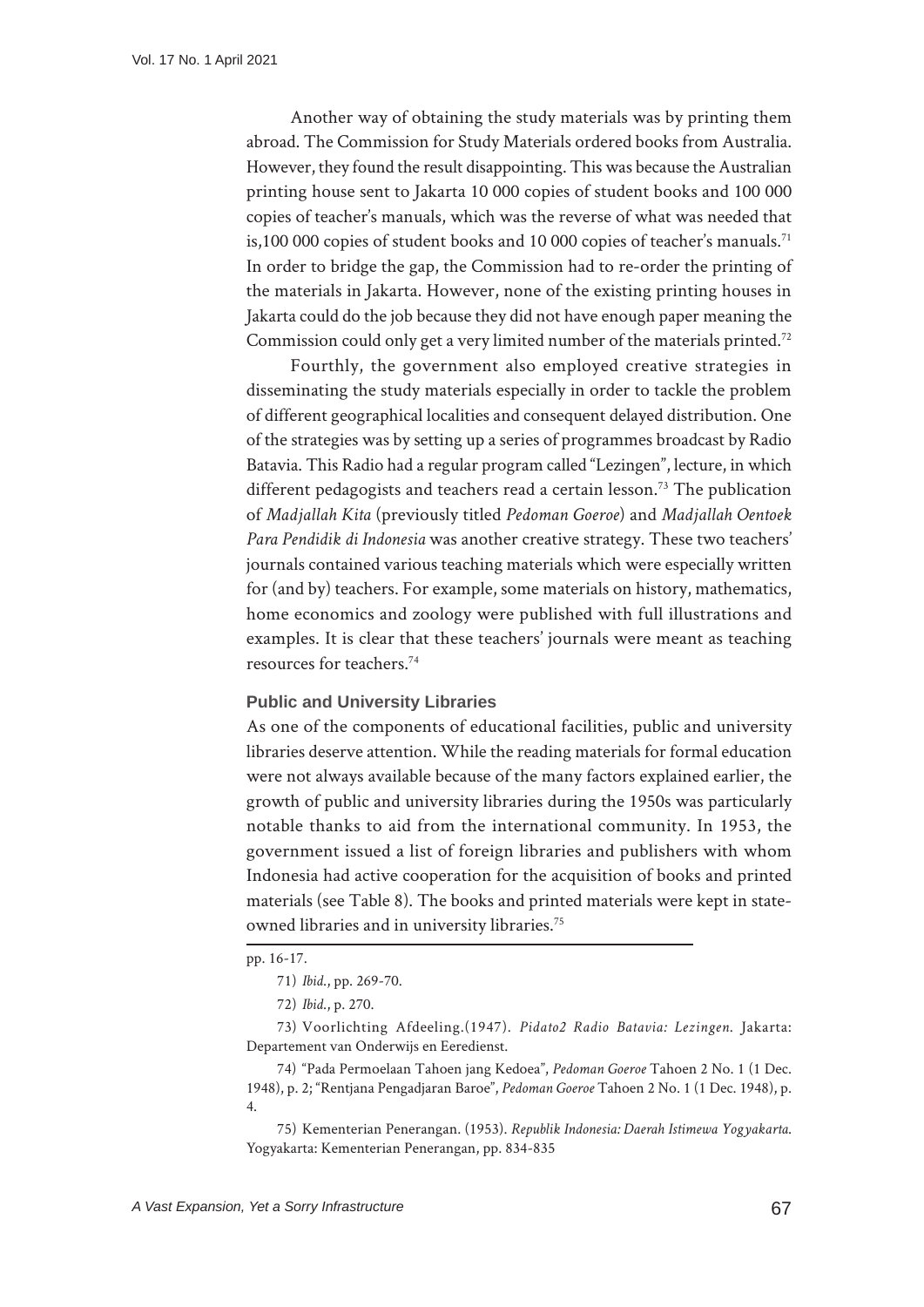| Country        | Institutions                                                                                                                |
|----------------|-----------------------------------------------------------------------------------------------------------------------------|
|                | Library of Congress, Washington DC                                                                                          |
|                | United Nations World, New York                                                                                              |
|                | Cornell University, New York                                                                                                |
| <b>USA</b>     | University of Florida, Florida                                                                                              |
|                | Pacific Spectator, California                                                                                               |
|                | Hoover Institute and Library, California                                                                                    |
|                | University of California Library, California                                                                                |
| <b>UK</b>      | British National Book Centre, National Central Library London                                                               |
|                | The Library Association, London                                                                                             |
|                | International Clearing House for Publications, Paris                                                                        |
| France         | United Nations Educational, Scientific and Cultural Organizations, Paris                                                    |
|                | World Federation of Democratic Youth, Paris                                                                                 |
|                | Science et Vie, Paris                                                                                                       |
|                | World Youth, Budapest                                                                                                       |
| Hungary        | Hungarian Foreign Trade, Budapest                                                                                           |
|                | Hungarian Chamber of Commerce, Budapest                                                                                     |
| Czechoslovakia | World Student News, Prague                                                                                                  |
|                | Denmark Institute for International Udveksling of Videnskalelige Publikationer, Copenhagen                                  |
| Denmark        | The Danish Exchange Center, Copenhagen                                                                                      |
|                | Institut Danois des Exchanges Internationaux de Publications Scientifiguas et Litterares,<br>Bibliotheque Royal, Copenhagen |
| Sweden         | Stockholms Högskolas Bibliotheek, Stockholm                                                                                 |
| Switzerland    | International Press Institute, Zurich                                                                                       |
| Austria        | Osterreichsche Nationalbibliotheek, Vienna                                                                                  |
|                | Commonwealth Scientific and Industrial Research Organizations, East Melbourne                                               |
| Australia      | Australian Road Safety Council, Melbourne                                                                                   |
|                |                                                                                                                             |

**Table 8.** Foreign Institutions with whom Indonesia had a Partnership in the Acquisition of Books and Printed Materials, 1953

**Source:** Kementerian Penerangan. (1953). *Republik Indonesia: Daerah Istimewa Yogyakarta*. Yogyakarta: Kementerian Penerangan, pp. 834-835

In terms of public and university libraries, Yogyakarta benefited from the fact that it was the Indonesian capital from 1946 to 1950. Many libraries were established in this city with the acquisition of thousands of books and reading materials, especially periodicals, magazines and newspapers. The State Library, which was relocated from Jalan Tugu 66 to Jalan Malioboro 85 on 17 March 1952, acquired some 60 000 exemplars of books and printed materials. Gadjah Mada University Library owned 29 000 books; Sono Budojo Library 14 000 books; and the Islamic Library 15 500 books. Meanwhile, the Library of the State Islamic Higher Learning Institution (*Perguruan Tinggi Agama Islam Negeri*–PTAIN) collected 13 000 books; the Pancasila Library 1100 books and the Library of the Press and Public Opinion Institute 250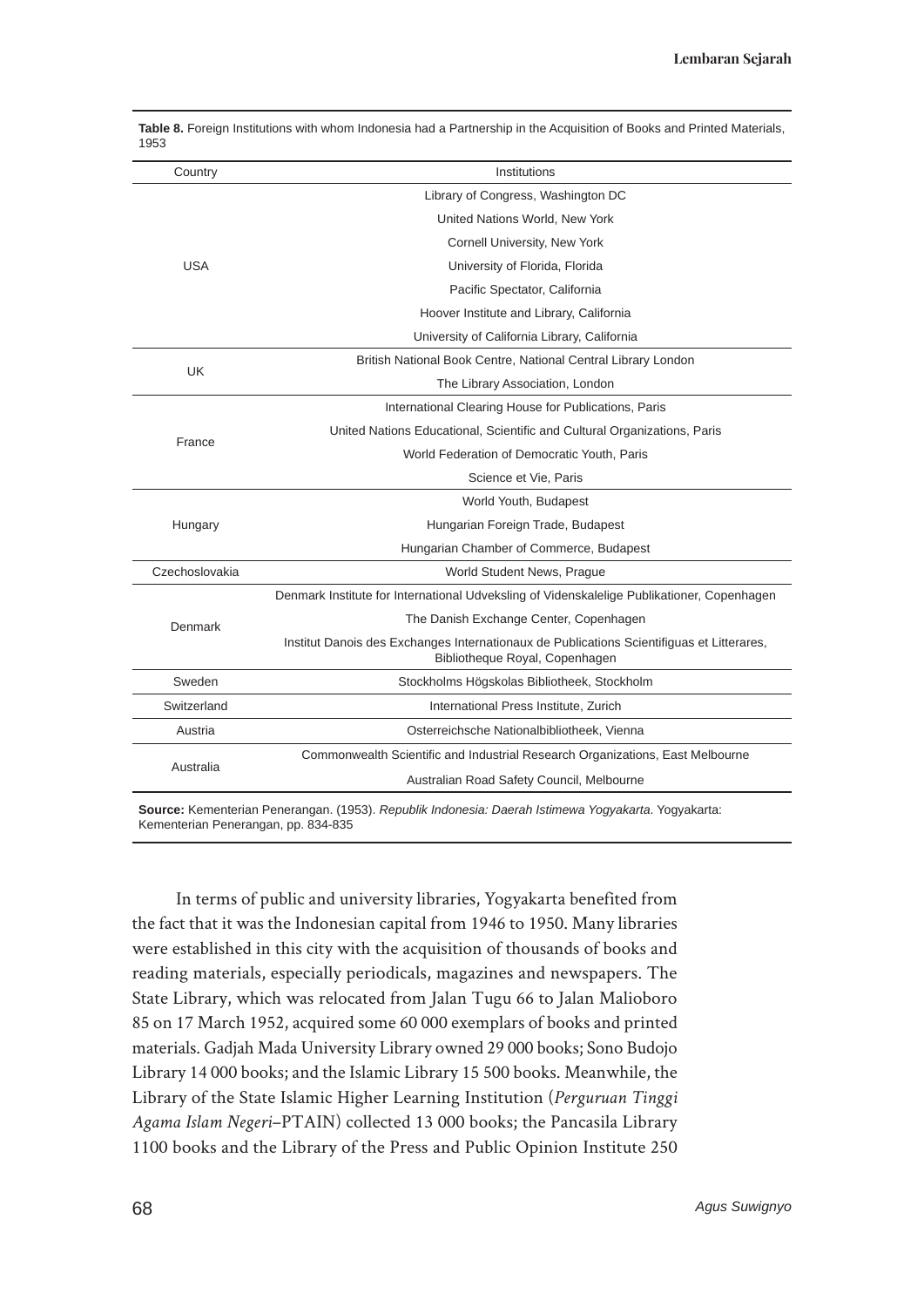books.76 These libraries attracted tens of thousands of visitors such that the capacity of their reading rooms became overwhelmed.<sup>77</sup>

With foreign aid flowing in during the later course of the 1950s, the reading materials also became an influx, especially for higher education. In 1957, for example, Gadjah Mada University libraries had acquired no less than 103 801 reference books of various academic fields from engineering, medicine, economics, political science, veterinary science, philosophy, linguistics and literature. Some of the books were donations from foreign institutions. The British Council donated 174 books; the Ford Foundation 755; the Embassy of Canada 147; and, the University of Wisconsin 256. There were also twenty books donated through the Indonesian Council of Science. The government of India donated 366 books while the U.S. Embassy 6 211 books. Last but not least, the Carnegie Foundation of New York donated 1020 books to Gadjah Mada University. A ceremony was held in the Pagelaran compound of the Sultan's Palace on 26 June1958, during which a representative of the Carnegie Foundation presented the books to the President of Gadjah Mada University.78

#### **Laboratories**

On being establishment, Indonesian universities inherited laboratory equipment and instruments from the colonial time. Some of the equipment and instruments had been relocated from Jakarta and Bandung by the Indonesian nationalists, who feared that the Netherlands Indies Civil Administration would prevent them from using it. One of the cases concerned the laboratory of the Pasteur Institute in Bandung, which would become a laboratory of the Faculty of Medicine, Dentistry and Pharmacy of Gadjah Mada University. Following the seizing of Jakarta and Bandung by the British and the Dutch troops in October 1945, a senior staff of the Bandung's Pasteur Institute, R. Soekarnen, took the initiative to relocate some of the most important laboratory equipment and instruments from the Pasteur Institute. He packed the equipment and instruments and moved them to the Central Java town of Klaten. With the help of a friend, Soekarnen got an access to the laboratory facilities of the *Verenigde Klatensche Cultuur Maatschappij* (Klaten Association of the Agriculture Company–VKCM). He integrated the equipment and instruments he had brought from Bandung to the VKCM facilities and reestablished the Pasteur Institute in Klaten.79

However, the Klaten Pasteur Institute first had to deal with the scarcity

<sup>76)</sup> *Ibid*., p. 833 and p. 835.

<sup>77)</sup> *Ibid*., p. 837.

<sup>78)</sup> Sardjito. (1957). *Laporan Tahunan Universitas Gadjah Mada bagi Tahun Pengadjaran 1957/1958*. Yogyakarta: Universitas Gadjah Mada, pp. 13-14.

<sup>79)</sup> Sardjito. (1950). *Pidato Dies Natalis Universitit Negri Gadjah Mada Jogjakarta 19 Desember 1950.* Yogyakarta: Universitit Negri Gadjah Mada, pp. 3-4.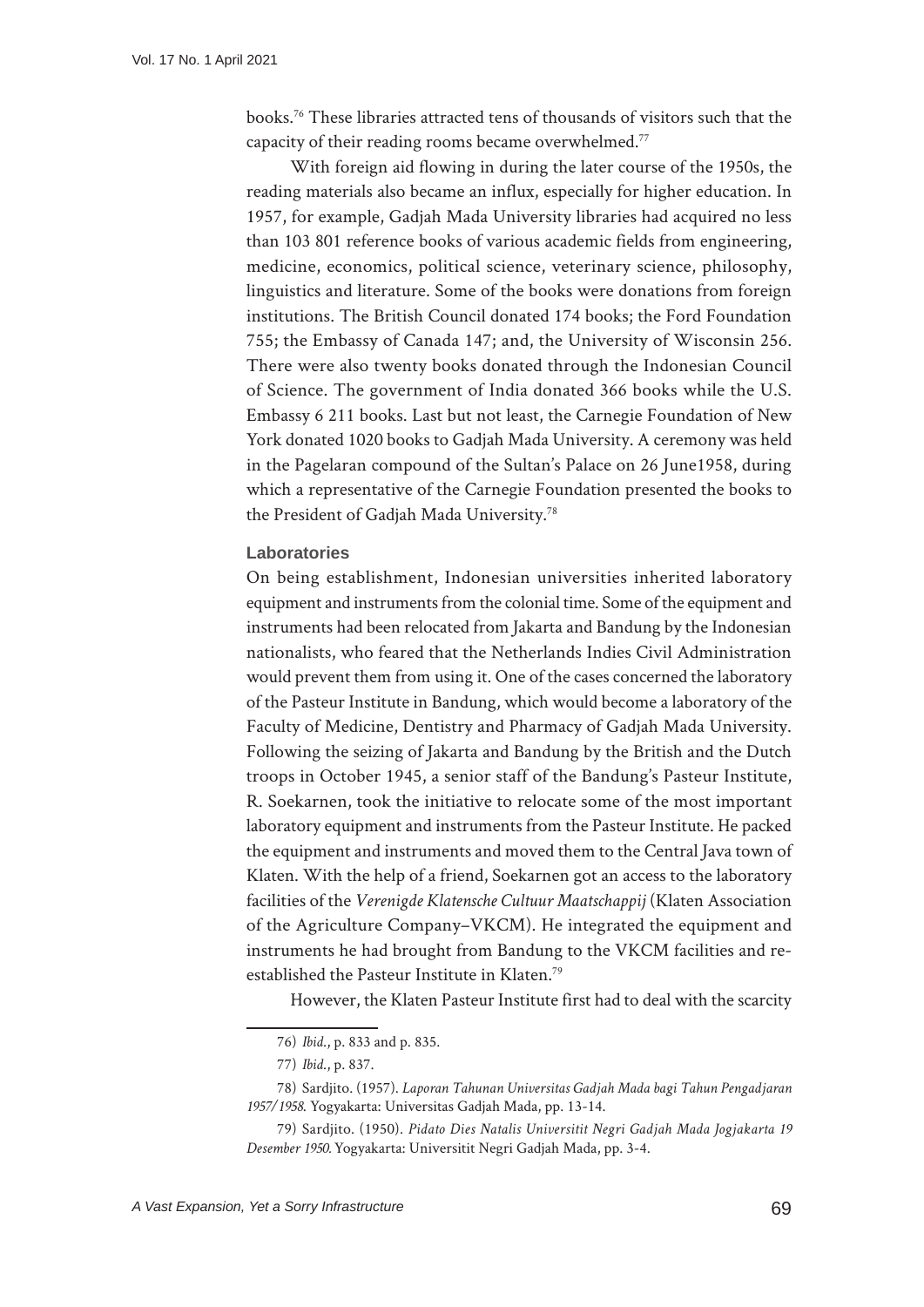**Lembaran Sejarah**

of drugs and materials before it could carry out any tests and experiments. The president of Gadjah Mada University, Sardjito, who worked as a medical doctor at the Klaten Pasteur Institute during the Indonesian war against the Dutch, recalled the Institute's lack of bacteria-making gelatine (*agar-agar*), peptone, non-sodium salt and glycerine. These were essential components to produce vaccines to protect against pests, cholera, typhus, dysentery and smallpox. Sardjito knew that the peptone could be created by blending pig colons with Hexachloroethane (HCe). He also found out that *agar-agar* could be made from seaweed. He could easily get the pigs colons, probably from the Republican town of Purworejo, which is some 90 km west of Klaten. However, it was difficult for him to get the seaweed. Sardjito initially aimed to order the seaweed from Surabaya, which had seaweed markets with the seaweed coming from nearby beaches. But Surabaya was a contested battle field during the Revolutionary war which made it impossible to do business there. Then Sardjito ordered the material from Tuban, a coastal town located some 100 km northwest of Surabaya. The transporting of the seaweed from Tuban to Klaten (a distance of some 235 km ) was unsuccessful. The route from Tuban to Klaten was almost completely under Dutch control, in which several places were contested. Eventually, Sardjito decided to re-cycle the *agar-agar* he had already used by drying it under the sun. He re-used the dried *agar-agar* to continue the production of vaccines.<sup>80</sup> Sardjito said that, despite limited equipment and materials, by 1947 the Pasteur Institute in Klaten had produced some 1750 litres of the pest vaccine and 3000 litres of cholera, typhus and dysentery vaccines. During its production, 34 of 124 kg of *agar-agar* used was recycled *agar-agar*. 81

The lack of laboratory facilities continued to be a problem especially for the full operation of the science departments of Gadjah Mada University. In 1955, the University managed to develop laboratories for agriculture and veterinary sciences.<sup>82</sup> Yet, there were no instruments, literature and experts. In 1956, the initiative to build a laboratory of embryology had to be turned down because there was no equipment. The existing laboratories continued to operate for limited teaching purposes only, such as making anatomic specimen and doing microcosmic and macrocosmic analyses.<sup>83</sup>

As a matter of fact, another problem faced by laboratories was poor maintenance. Roger Bancroft, coordinator of the American educationists who was commissioned to work in Bandung in 1957, was surprised by the fact that

<sup>80)</sup> *Ibid*., pp. 4-5.

<sup>81)</sup> *Ibid.*, p. 9.

<sup>82)</sup> Sardjito. (1955). *Laporan Tahunan Presiden Universitas Gadjah Mada Mengenai Tahun Pengadjaran 1954/1955*. Yogyakarta: Yayasan Badan Penerbit Gadjah Mada, pp. 17- 19.

<sup>83)</sup> Sardjito. (1956). *Laporan Tahunan Universitas Gadjah Mada Tahun Pengadjaran 1955/1956*. Yogyakarta: Yayasan Badan Penerbit Gadjah Mada, p. 6.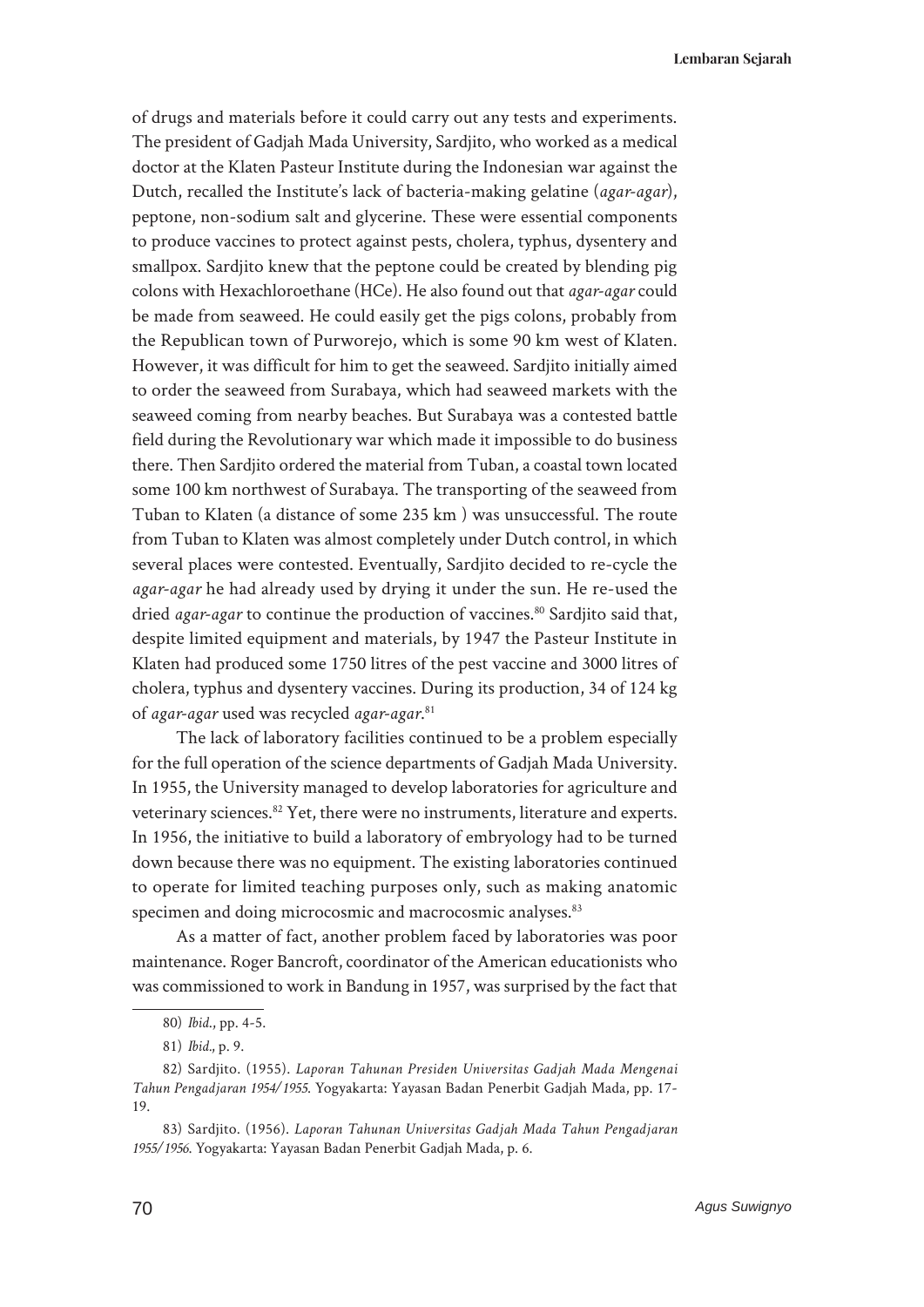the long standing Science Faculty in Bandung hardly had any "small dissecting tools" in its wonderful laboratory building. Meanwhile, Bancroft's colleagues who were deployed to Malang that is, Herbert Bailey and Harold Richardson, noted the tragic condition of the Science Department of the Malang Institute of Teachers' Training. They found some 200 crates of Science equipment remained unused and abandoned in a warehouse of the University. "Box after box of microscopes, micrometres, ammeters, voltmeters and the like, have come to light," thus Bailey and Richardson said. They also found glassware of all sizes and shapes which they said were "enough for undergraduate, graduate and post-doctoral science classes for years". They estimated all of the equipment was worth US\$ 100,000.84 All of them remained unused and abandoned.

# **Conclusion**

The expansion of education during the 1950s was unbalanced given the multitude of infrastructural problems the education sector was facing. The government priority was to develop primary and secondary education in the first half of the 1950s. The number of schools and student enrolments increased steeply for the first five years of the 1950s. This shows the rapid pace of expansion in the provision of student places in public education. Meanwhile, higher education began to develop strongly in the second half of the 1950s, greatly assisted by the foreign aid the Indonesian government received. The massive expansion of schooling at all levels shaped a new characteristic of the sociological landscape of Indonesian education. Unlike in the colonial time when Indonesians' access to public education was limited and highly stratified, in the 1950s all Indonesians could enrol in school, either through the regular system of schooling or through the non-formal, mass education programs. The people also had greater access to higher education, which had become increasingly available by the end of the 1950s.

Notwithstanding these achievements, the expansion was uneven in its execution because of the limited budget. This was particularly seen in terms of infrastructure and facilities development. While the educational budget of the government was limited, the largest proportion of the available budget had to be allocated for the construction of school buildings. This was because of an insufficient number of school buildings compared to the number of existing school institutions. In addition, books and learning materials were very limited. And while the idea was to have all the books and learning materials designed anew so to support the new education curriculum of independent Indonesia, the troubles that appeared in the process forced this to be put to one side. Higher education developed very well, but the dearth of facilities

<sup>84)</sup> Roger Bancroft to John Slocum, 30 November 1958, p. 4, Grant No. 05800283, *Improvement of Instruction and Curriculum* (Ford Foundation Archives Department, NYC).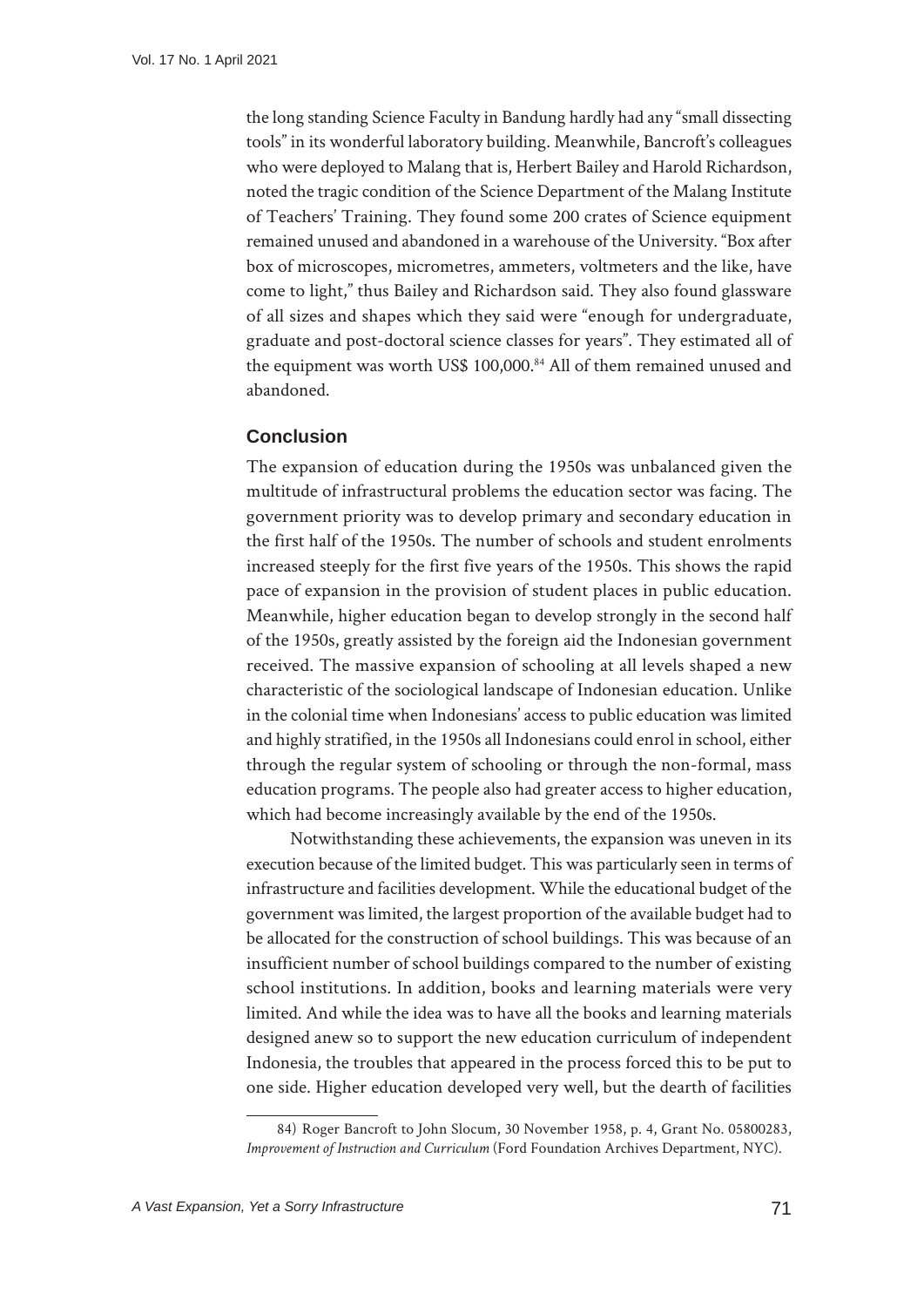was by no means easy to solve. Not only were campus buildings limited in number, there were also hardly any laboratories to support university academic operations. The scarcity of housing for students and staff members was yet another issue in university daily life of the 1950s. The availability of public and university libraries with their growing collections was perhaps the only exception amid the multitude of infrastructural problems of education during the 1950s.

The government policy to massively increase the availability of education at all levels reflected the idea of "fulfilling independence" (*mengisi kemerdekaan*). The massive expansion was a strategy of decolonization by which the legacy of colonial education was to be delegitimized. However, the limited educational budget, and funding for infrastruture and facilities forced the government to continue to depend on colonial-era education facilities and on foreign aid. The massive expansion of education on one hand and, on the other hand, the multitude of problems faced in providing sufficient educational infrastructures and facilities paradoxically worked against each other in the Indonesia of the 1950s. While visionary in its concept, the decolonization of Indonesian education proved to be ambivalent in its execution.

This impact of this paradox in educational development of the 1950s was long-term. The poor educational infrastructure during the 1950s could not support the expansion needed over the long term. When the expansion policy changed because of the deep economic downturn in the early 1960s, educational infrastructure was no longer on the priority list of emergency problems that the government had to resolve. It was for the next political regime in another decade to begin dealing with educational infrastructure once more, by which time the political constellation was very different.

## **Bibliography**

**Unpublished Archives**

- "Daftar Angka-Angka tentang Djumlah Sekolah dan Banjaknja Muridnja", Arsip Kabinet Presiden No. 1131 (ANRI).
- "Laporan Universitas Gadjah Mada pada Dies Natalis ke-XVII, 19 December 1966. Khazanah Arsip UGM, UGM Bureau of University Archive.
- "Minta Bantuan Begrooting dari Pemerintah untuk Penyudahan SMP Tarusan dengan Segera", Arsip Kabinet Presiden No. 1199 (ANRI).
- "Nasib Anak-Anak Tamatan S.R.", Arsip Muhammad Yamin No. 277 (ANRI).
- "Pembangunan Sekolah Guru Bengkalis", Arsip Kabinet Presiden No. 1221 (ANRI).
- "Roger Bancroft to John Slocum, 30 November 1958", Grant No. 05800283, *Improvement of Instruction and Curriculum* (Ford Foundation Archives Department, NYC).
- "Undang-Undang No. 50 Tahun 1954 tentang Penetapan Anggaran", Arsip Sekretaris Kabinet-Undang-Undang No. 143 (ANRI).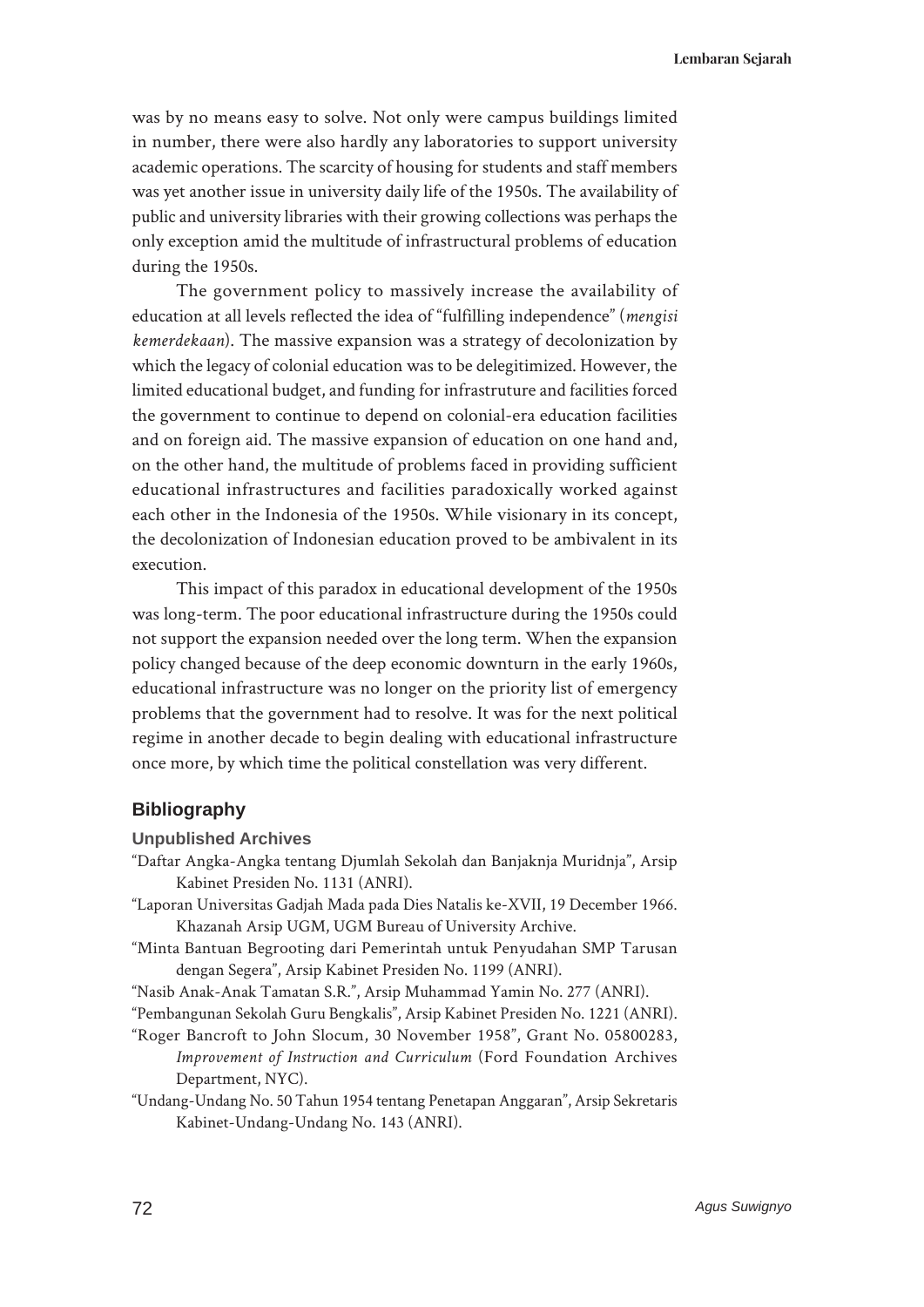#### **Newspapers and Magazines**

- *De Volkskrant*, Donderdag 13 November 1947, "Paedagogische Problemen in Indonesië: Grote en Spontane Belangstelling voor Scholen en Onderwijs, Nederlandse Leerkrachten Worden met Muziek Ingehaald".
- *Pedoman Goeroe: Soerat Berkala oentoek Goeroe-Goeroe Sekolah Rendah* Tahun II (11/12), October-November, 1949, 268-278, "Perlengkapan Alat-Alat Pengadjaran".
- *Pedoman Goeroe* Tahoen 2 (1), 1 December 1948, "Pada Permoelaan Tahoen jang Kedoea".

*Pedoman Goeroe* Tahoen 2 (1), 1 December 1948, "Rentjana Pengadjaran Baroe". *The Voice of Free Indonesia* No. 12, 18 May 1946, p. 12

#### **Books and Journals**

- Agus Suwignyo. (2017a). "The American Influence in Indonesian Teacher Training, 1956-1964", *History of Education* 46 (5), 653-673.
- $-(2017b)$ . "Mass Education: Elite's Citizenship Project and the Making of Public Intellectuality in Early Independent Indonesia", *Paramita: Historical Studies Journal* 27 (2), 154-167.
- ———(forthcoming). "School Teachers and Soft Decolonization of Dutch-Indonesian Relations, 1945-1949", *Itinerario*.
- Agus Suwignyo and Rhoma Dwi Aria Yuliantri. (2018). "Praktik Kewargaan Seharihari sebagai Ketahanan Masyarakat Tahun 1950an: Sebuah Tinjauan Sejarah", *Jurnal Ketahanan Nasional* 24 (1), 94-116
- Agus Suwignyo dan Rhoma Dwi Aria Yuliantri. (2018). "Praktik Sosio-Kultural sebagai Bentuk Kewargaan Masyarakat Tahun 1950an: Melihat Kembali Historiografi Kebangsaan dalam Bingkai Non-negara", *Patrawidya* 19 (1), 1-18.
- Anderson, Benedict R.O.G. (1983). "Old States, New Society: Indonesia's New Order in Comparative Historical Perspective", *The Journal of Asian Studies* 42 (3) May, 477-496.
- Bawadiman, Soetopo Prawironoto and Soejoto Koesoemoprawiro (eds). (2011). *Buku Kenang-Kenangan IKPTM*. Yogyakarta: Pengurus Pusat IKPTM.
- Broere, Sebastiaan. (2020). "Auto-activity: Decolonization and the Politics of Knowledge Early Postwar Indonesia, ca 1920-1955", *Lembaran Sejarah* 16 (2), 143-164.
- Cummings, William K. and Kasenda, Salman. (1989). "The Origin of Modern Indonesian Higher Education", in Philip G. Altbach and Viswanathan Selvaratnam (eds). *From Dependence to Autonomy: The Development of Asian University*. Dordrecht, Boston, London: Kluwer Academic Publishers, pp. 143-166.
- Departemen Pendidikan, Keboedajaan dan Pengetahoean. (1948). *Daftar Sementara tentang Alat-alat Peladjaran, dsb. [dan sebagainya] oentoek Keperloean Pengadjaran*. Jakarta: Departemen Pendidikan, Keboedajaan dan Pengetahoean.
- Departement van Economische Zaken Centraal Kantoor voor de Statistiek. (1948). *Statistik Pengadjaran Rendah di Indonesia (1/6 1947)*. Batavia: Centraal Kantoor voor de Statistiek.
- Djoko Suryo et al. (1999). *Dari Revolusi ke Reformas: 50 Tahun Universitas Gadjah Mada*. Yogyakarta: Pusat Penelitian dan Pengembangan Pariwisata UGM. Edi Subkhan. (2018). "Ideologi, Kekuasaan dan Pengaruhnya pada Arah Sistem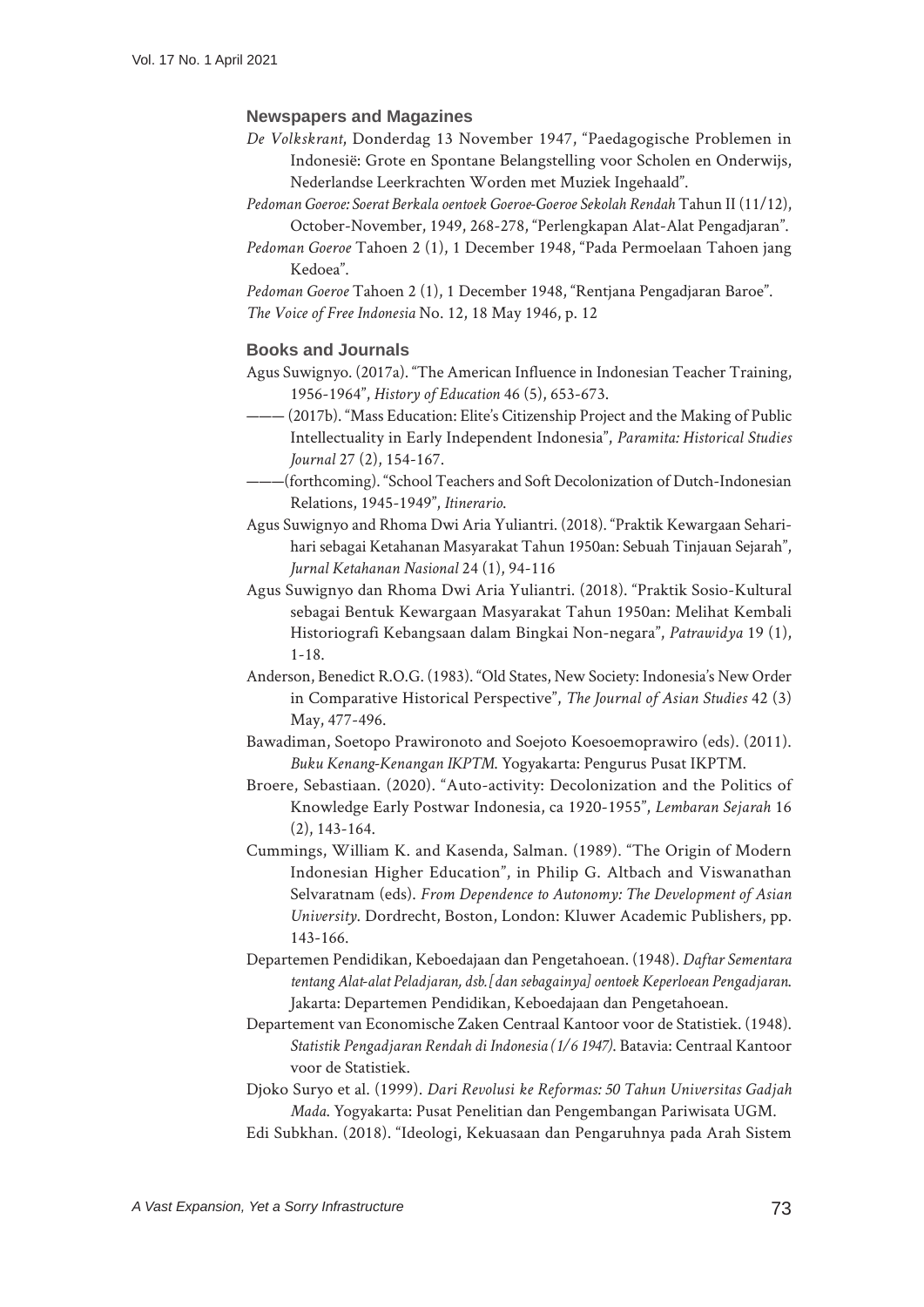Pendidikan Nasional Indonesia (1950-1965)", *Journal of Indonesian History* 7 (1), 19-34.

- Feith, Herbert. (1962). *The Decline of Constitutional Democracy in Indonesia*. Ithaca: Cornell University Press.
- Kementerian Penerangan. (1950). *Rentjana Mass Education*. Jakarta: Kementerian Penerangan
- ———(1953). *Republik Indonesia: Daerah Istimewa Yogyakarta*. Yogyakarta: Kementerian Penerangan.
- Kementerian Pendidikan, Pengadjaran dan Kebudajaan Republik Indonesia Serikat. (1950). *Beberapa Angka jang Mengenai Keadaan Pengadjaran pada Permulaan Tahun Pengadjaran 1949-1950.* Jakarta: Kementerian Pendidikan, Pengadjaran dan Kebudajaan.
- Koentjaraningrat and Harsja W. Bachtiar. (1975). "Higher Education in the Social Sciences in Indonesia", in Koentjaraningrat (ed). *The Social Sciences in Indonesia*. Jakarta: LIPI, 1975, pp. 1-42.
- Koesnadi Hardjasoemantri. (1982). *Study-Service as a Subsystem in Indonesian Higher Education*. Jakarta: Balai Pustaka.
- Kroef, Justus M. van der. (1955). "Higher Education in Indonesia", *The Journal of Higher Education* 26 (7), pp. 366-375.
- Kroef, Justus van der. (1957). "Education in Indonesia", *The Phi Delta Kappan* 39 (3), 147-151.
- Lindsay, Jennifer. (2012). "Heirs to World Culture 1950-1965: An Introduction", in Jennifer Lindsay & Maya Liem (eds). *Heirs to World Culture: Being Indonesian 1950-1965*. Leiden: KITLV Press, pp. 1-27.
- Lee Kam Hing. (1995). *Education and Politics in Indonesia 1945-1965*. Kuala Lumpur: University of Malaya Press.
- M. Hutasoit. (1954). *Compulsory Education in Indonesia*. Paris: UNESCO.
- Ministry of Education, Instruction and Culture. (1951). *Mass Education in Indonesia: A Contribution Based on Our Experience with Reference to Mass Education in Indonesia*. Jakarta: Ministry of Education, Instruction and Culture.
- Muhammad Yamin. (1954). *Usaha-Usaha Pendidikan, Pengadjaran dan Kebudajaan*. Medan: Philemon bin Harun Siregar.
- Muhammad Yamin. (1954). *Djawaban Pemerintah atas Pertanjaan-Pertanjaan Anggota Dewan Perwakilan Rakjat Republik Indonesia tentang Situasi Pendidikan dan Pengadjaran*. Jakarta: Kementerian Pendidikan, Kebudajaan dan Pengadjaran.
- Nizam. (2006). "Indonesia: The Need for Higher Education Reforms", in UNESCO (ed). *Higher Education in Southeast Asia*. Bangkok: UNESCO 2006, pp. 35-68.
- Nordholt, Henk Schulte. (2011). "Indonesia in the 1950s: Nation, Modernity, and the Post-colonial State", *Bijdragen tot de Taal-, Land- en Volkenkunde* 167 (4), 386-404.
- Pauker, Guy J. (1968). "How and Why Indonesia Should Receive Economic Aid from the United States", Summer Conference on Political Development, Massachusetts, 24 June-3 August.
- Ricklefs, M.C. (2008). A History of Modern Indonesia since c. 1200. Stanford: Stanford University Press 2008.
- Reid, Anthony. (2011). *To Nation by Revolution: Indonesia in the 20<sup>th</sup> Century*. Singapore: National University Press.
- Sardjito. (1952). *Laporan Tahunan Universitit Negeri Gadjah Mada bagi Tahun*